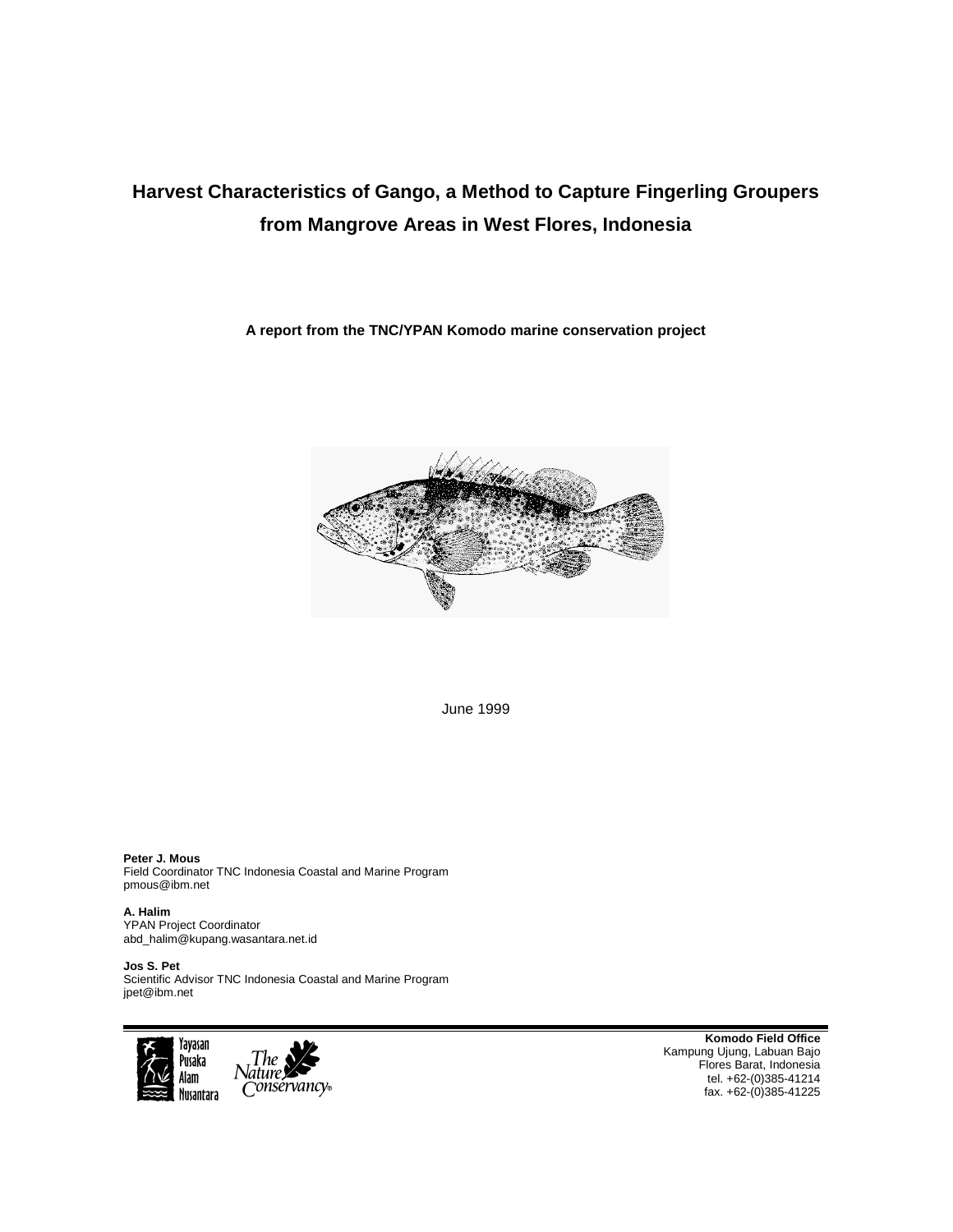*The mission of The Nature Conservancy is to preserve plants, animals and natural communities that represent the diversity of life on Earth by protecting the lands and waters they need to survive.* 

*To date the Conservancy and its members have been responsible for the protection of more than 10 million acres in the United States of America and Canada. It has helped like-minded partner organizations to preserve millions of acres in Latin America, the Caribbean, the Pacific and Asia. While some Conservancyacquired areas are sold to other conservation groups, both public and private, the Conservancy owns more than 1,600 preserves- the largest private system of nature sanctuaries in the world.* 

*Drawn by Indonesia's biological richness and its imminent danger, the Conservancy opened an office in Jakarta in 1991. The first target was to protect Lore Lindu National Park (Sulawesi). In 1995, the Conservancy started the Komodo project. The aim of this project is to help the authorities of Komodo National Park to protect the marine area around the Komodo Islands. The Conservancy has a long-term commitment to the protection of the marine biodiversity of Komodo National Park.* 

*The Conservancy founded the Yayasan Pusaka Alam Nusantara, an Indonesia non-governmental organization. The Yayasan is dedicated to nature conservation in Indonesia, which makes it a key partner of the Conservancy.* 

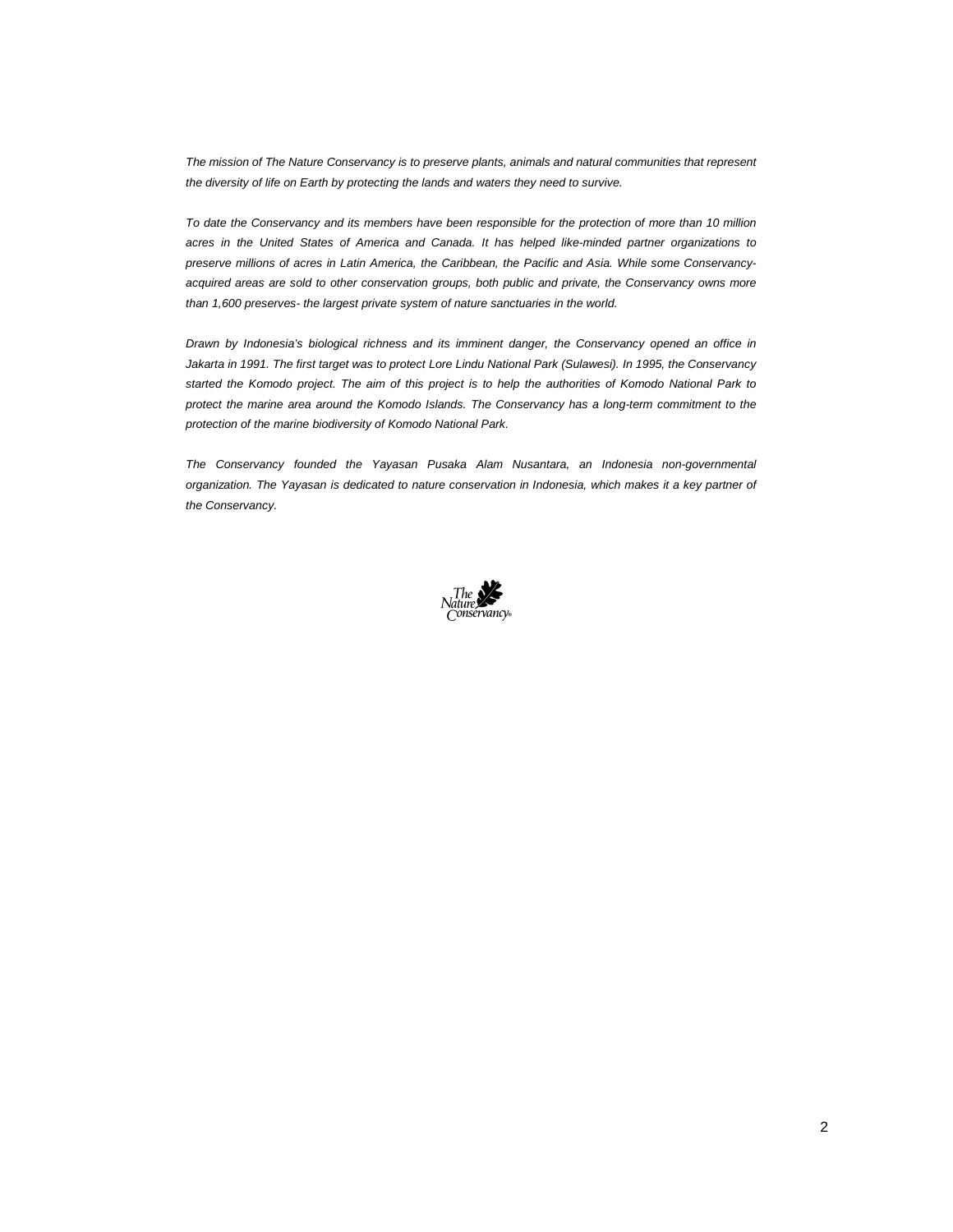## TABLE OF CONTENTS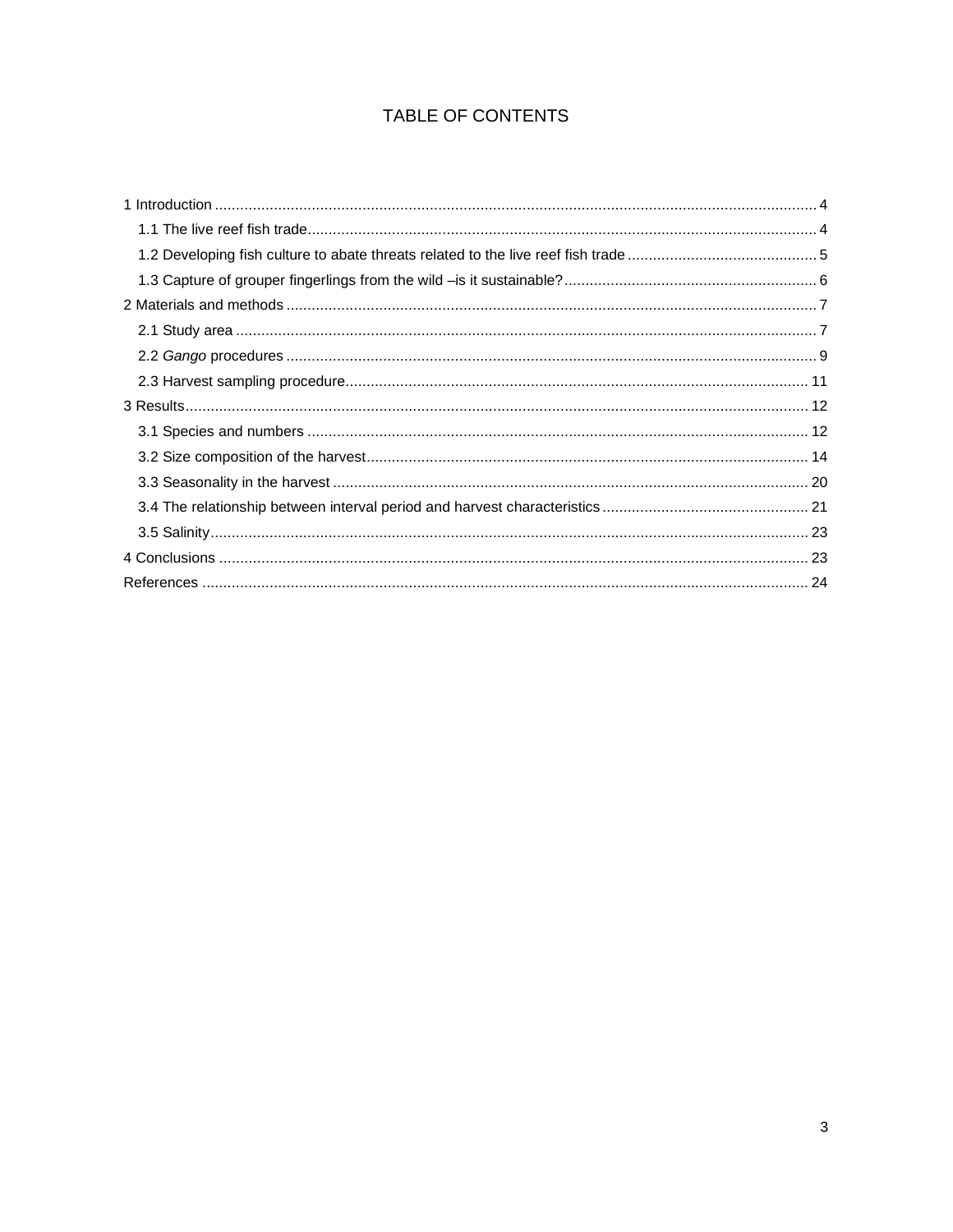### 1 INTRODUCTION

#### **1.1 The live reef fish trade**

The Conservancy's Indonesia Coastal and Marine Program interest in fish culture developed through the threats posed to Indonesia's coral reefs by the Hong Kong-based live reef fish trade. The main target fish species of the live reef fish trade are groupers (*Epinephelus* spp., *Plectropomus* spp., mouse grouper *Cromileptes altivelis*) and Napoleon wrasse *Cheilinus undulatus*, but at least 30 other species are also regularly found as live food fish at the Hong Kong market (Johannes &. Reipen 1995; Lee & Sadovy 1998). Most of these fish end up in the aquariums of expensive restaurants, where they are sold to consumers with a taste for fresh fish. The live reef fish trade threatens Indonesia's coral reef biodiversity through three related mechanisms (Erdmann & Soede 1996; Pet & Pet-Soede 1999):

- 1. Destructive fishing practices, causing chemical damage to coral reefs through the use of cyanide solutions to stun and capture target fish species, and physical damage through diving fishermen who break away corals around the hiding places of stunned target fish.
- 2. High exploitation rates of wild populations of market-ready fish (adults and sub-adults), rendering it impossible for the wild stocks to recover. The most important target fish species are extremely vulnerable to overfishing, because these species tend to aggregate for spawning at certain sites during certain seasons. Once the commercial fishery locates a spawning aggregation site, the fishery can extract a significant portion of the adult stock with little effort.
- 3. High exploitation rates of wild populations of fingerlings of target fish. The fingerlings are used to supply the developing grow-out fish culture industry. Wild-caught fingerlings are kept in fish cages until they reach marketable size.

The volume of the live reef fish trade presently measures ca. 25,000 metric tonnes per annum, which corresponds to a value of ca. 1 billion US\$. By supplying the market with well over 50% of this volume, Indonesia is the largest supplier of wild-caught live fish food fish. Being an export-oriented activity, the live reef fishery intensified because of the Indonesian monetary crisis. The present exploitation rate is much higher than can be sustained by Indonesia's coral reefs. The reefs of Western Indonesia are already depleted of the most valuable species, hence the life reef fish trade shifted its operation to Eastern Indonesia.

In an effort to combat the threats posed by the live reef fish trade, The Conservancy's Indonesia Coastal and Marine Program developed a strategy consisting of the following components:

- I. Reforming marine policies, marine tenure and legal framework (including production of awareness and education materials)
- II. Stimulating mariculture of high-quality food fish.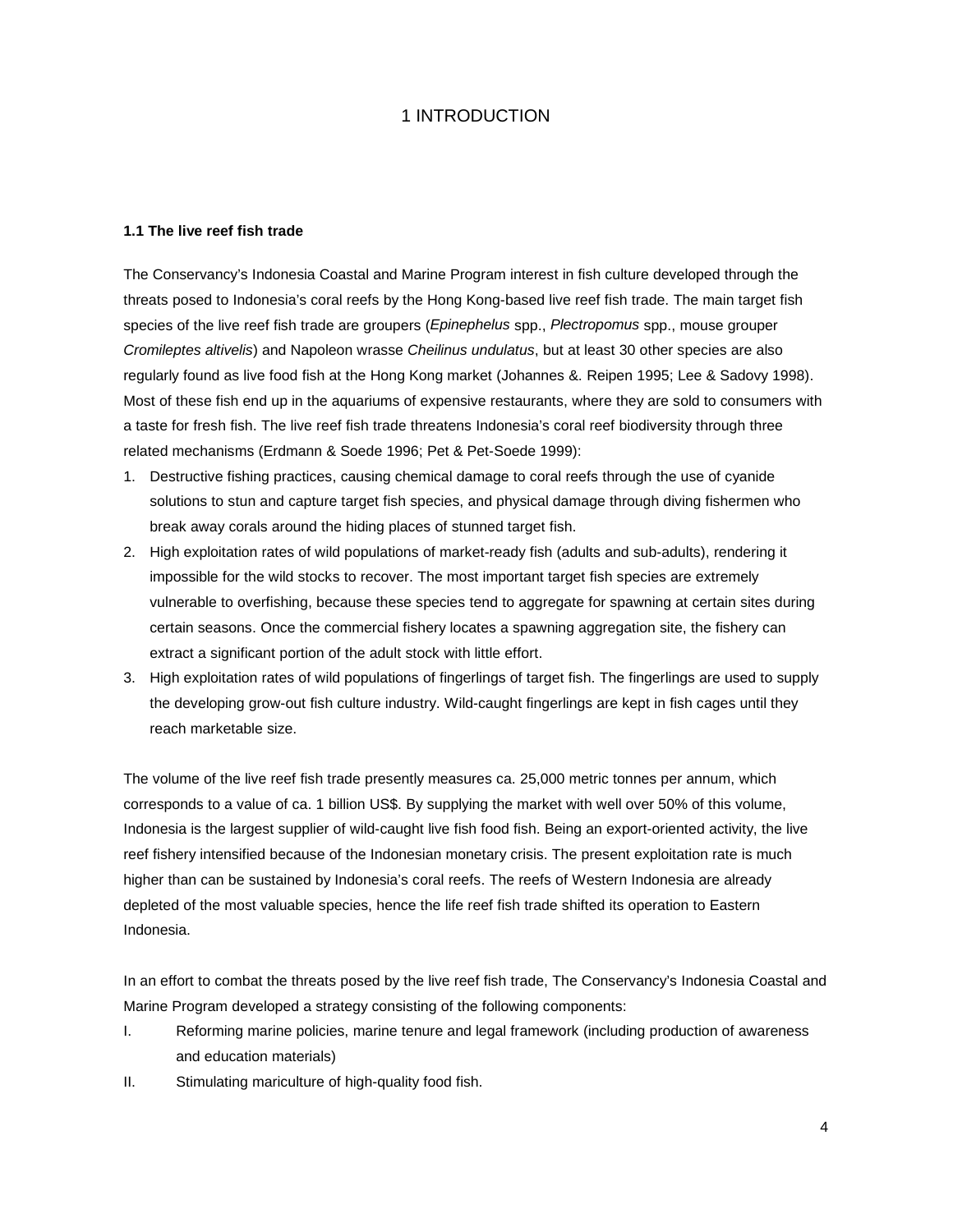III. Identification, monitoring and management of spawning aggregation sites of the commercial fish species.

#### **1.2 Developing fish culture to abate threats related to the live reef fish trade**

Developing a fish culture enterprise in the Komodo area can help in two ways to abate threats posed by the live reef fish trade:

- 1. A profitable fish culture sector in the Komodo area can generate an alternative livelihood for fishermen who are presently using destructive fishing techniques, amongst others cyanide fishing.
- 2. Especially if *groupers* are cultured, fish culture can contribute to the transformation of the live reef fish trade from unsustainable, wild-caught based to sustainable, culture based.

Upon invitation of The Conservancy, AJ Aqua Intercon Pty. Ltd. carried out two surveys to assess the prospects for aquaculture in the Komodo area (Ogburn & Oburn 1996). The field work of the surveys took place in the period October 7-24 1996 and May 11-22 1997. The consultants concluded that the prospects for aquaculture development in the Komodo area are good. Some of the assets of the Komodo area from the perspective of mariculture are:

- Good water quality, because of the dry climate (no land run-off). Furthermore, because the Komodo area is a sea strait between two mayor islands (Sumbawa and Flores) there is a high flow-through of clean oceanic water. There is no history of 'red tide' algae blooms in the Komodo area –a considerable asset, as a ride tide bloom in April 1998 wiped out 90% of mariculture industry of Hong Kong, causing a loss of US\$ 13 million to the Hong Kong economy.
- The Komodo area is not situated in a typhoon area
- The area has already been opened to the live reef fish trade, hence marketing of a live product should be relatively easy.
- The local communities are already familiar with fish cage technology
- There are numerous islands and shallow bays in the area, which offer suitable sites for mariculture activities (fish cages, hatchery enterprise).
- Commercial species that are suitable for mariculture are native in the area, therefore broodstock for mariculture can be acquired locally and there is no risk for unwanted introduction of foreign species into the area.
- Cheap 'trash fish' that is suitable for fishfeed is available throughout the year.

One of the bottlenecks to overcome is the availability of fingerlings that can be used by a fish grow-out enterprise. Presently, Taiwan is the only country that produces grouper fingerlings (mainly estuary grouper *Epinephelus coioides* and Malabar grouper *E. malabaricus*) (World Bank 1999). Though several research instutes in Indonesia successfully reproduced a variety of grouper species in captivity (Mous 1998; Balai Budidaya Laut Lampung 1998; Sugama et al. 1999), hatchery-reared grouper fingerlings are not yet widely available. Worldwide, capture from the wild remains the main source of grouper fingerlings for the grow-out industry.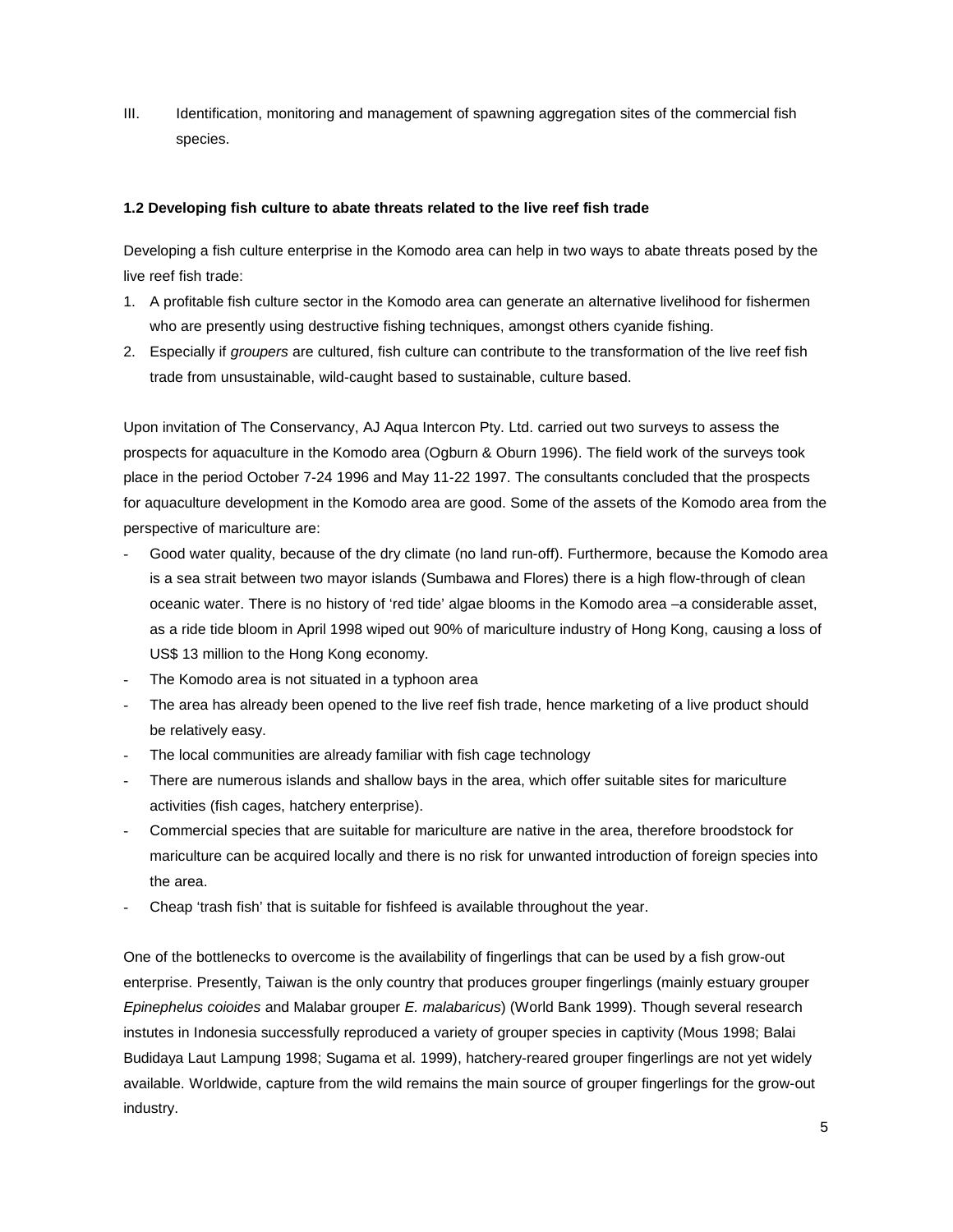#### **1.3 Capture of grouper fingerlings from the wild –is it sustainable?**

*Gango* is one of the many methods that are presently used in the Philippines to harvest grouper fingerlings (Ogburn & Johannes 1999). A *gango* is a loosely-knit structure of mangrove wood and stones (there is a variety of designs) that is put in the tidal area, near mangroves (Fig. 1). Fish tend to aggregate in and around the *gango*. After a period of 2-3 months, during low tide, the fishermen put an encircling net around the *gango*, and after the *gango* is fully enclosed, they disassemble the *gango* (Fig. 2). The fish that inhabited the *gango* stay behind and are easily caught. Thereafter, the fishermen rebuild the gango, and after 2-4 weeks the gango is harvested again. The *gango* method is described in detail in Ogburn & Johannes (1999).



*Figure 1. Diagram of a gango (from Ogburn & Johannes 1999). An average gango covers a surface area of 5-10m<sup>2</sup> , and is about 1.5 m high.* 



*Figure 2. Harvesting of a gango. The encircling net is put around the gango, and the gango is disassembled.* 

Little is known about the species and size composition of gango harvests. Ogburn & Johannes (1999) report that in the Philippines 90-100% of the harvest consists of estuary grouper, and 5-10% of Malabar grouper. However, these figures relate to the target fish (i.e. groupers) only. It is known that a large fraction of the harvest consists of a mixture of species. Part of this bycatch is used for either human consumption, or as fish feed, and part of the bycatch is discarded.

One of the main concerns about the gango method from an environmental and long-term socio-economical perspective is its sustainability, both in relation to target fish and to non-target fish. After all, the gango method might just present another fishing method, putting pressure on stocks that are already endangered by overfishing (Sadovy & Pet 1998). Presently, there are only anecdotal accounts from fishermen that have been using this method for a considerable time. These accounts suggest that the gango method can be applied without affecting the wild stocks (Ogburn & Johannes 1999). There are two theories that explain how fish can be harvested from the wild, without affecting the wild stocks:

1. *Gangos* provide shelter for juvenile fish, which would have died if the *gango* would not have been available.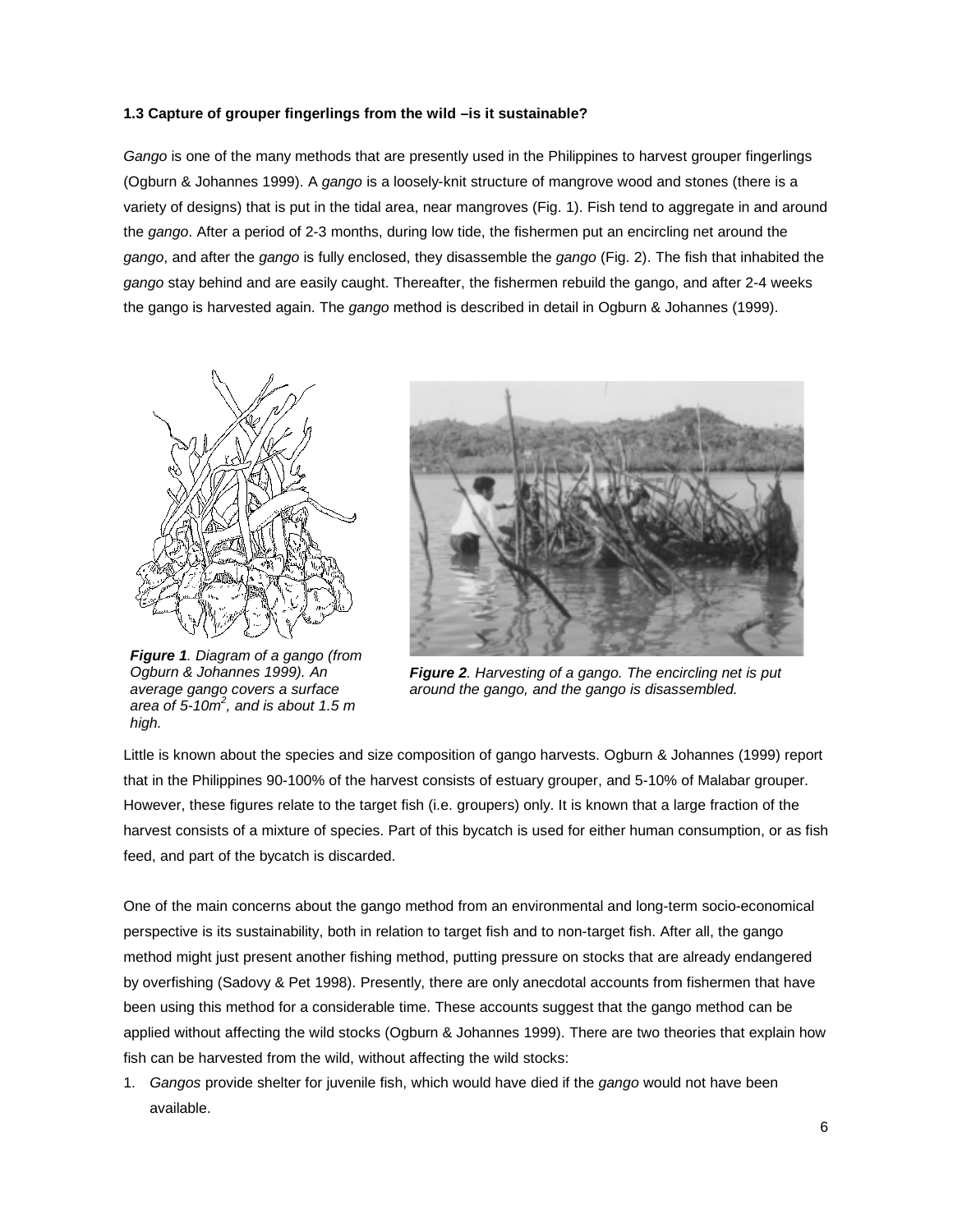2. *Gangos* catch juveniles, which suffer a high natural mortality (usually higher than 70% per year). Thus, the majority of the harvested juveniles would have died prematurely anyway.

The second theory does not in itself explain why capture of juveniles from the wild has a negligible effect on wild adult stock. After all, a small percentage of harvested juveniles would have survived to the 'wild' adult stock. However, if the number of would-be survivors is small, the second theory remains valid. This condition is fulfilled if the natural mortality of harvested juveniles is high, and the number of harvested fish is small compared to the wild stock of similar-sized fish. As the natural mortality rate is inversely correlated with size, this means in practice that fish for grow-out should be caught at the lowest possible size.

Putting the theories above to the test requires population dynamical studies of the fish community that is vulnerable to *gangos*. Hence, a description of the species and size composition of the *gango* harvest, and the seasonality therein, is indispensable.

In the framework of the Komodo mariculture project, a try-out of *gango* method in the Komodo area started in October 1997. The purpose of this try-out was to see whether the *gango* method would yield commercial grouper species in the Komodo area, and to do a preliminary environmental impact assessment by describing species and size composition of the harvest.

## 2 MATERIALS AND METHODS

#### **2.1 Study area**

The Komodo islands are located between the islands of Sumbawa and Flores in the Nusa Tenggara Timur province of Indonesia. Komodo National Park encompasses most of these islands. The Park was established in 1980 and has a management unit of 88 staff. The Park was declared a Man and Biosphere Reserve and a World Heritage Site in 1986. At the request of the Indonesian Department of Forestry, the Indonesian NGO Yayasan Pusaka Alam Nusantara (YPAN) and the International NGO Nature Conservancy (TNC) co-operate with Komodo National Park's authority to manage the Park.

Komodo National Park (KNP) includes three major islands (Komodo, Rinca and Padar) and numerous smaller islands, totaling 41.000 ha of land. The Park is famous as the habitat of the Komodo dragon *Varanus Komodoensis*, but it is also one of the richest areas for coral biodiversity in Indonesia, and it has one of the richest fish faunas in the world with an estimated 1000 species. The Park contains 132.000 ha of marine waters. The number and variety of islands, coupled with a range of physical conditions, such as wind exposure, current and wave action, result in a high diversity of coastal and marine habitats, including coral

7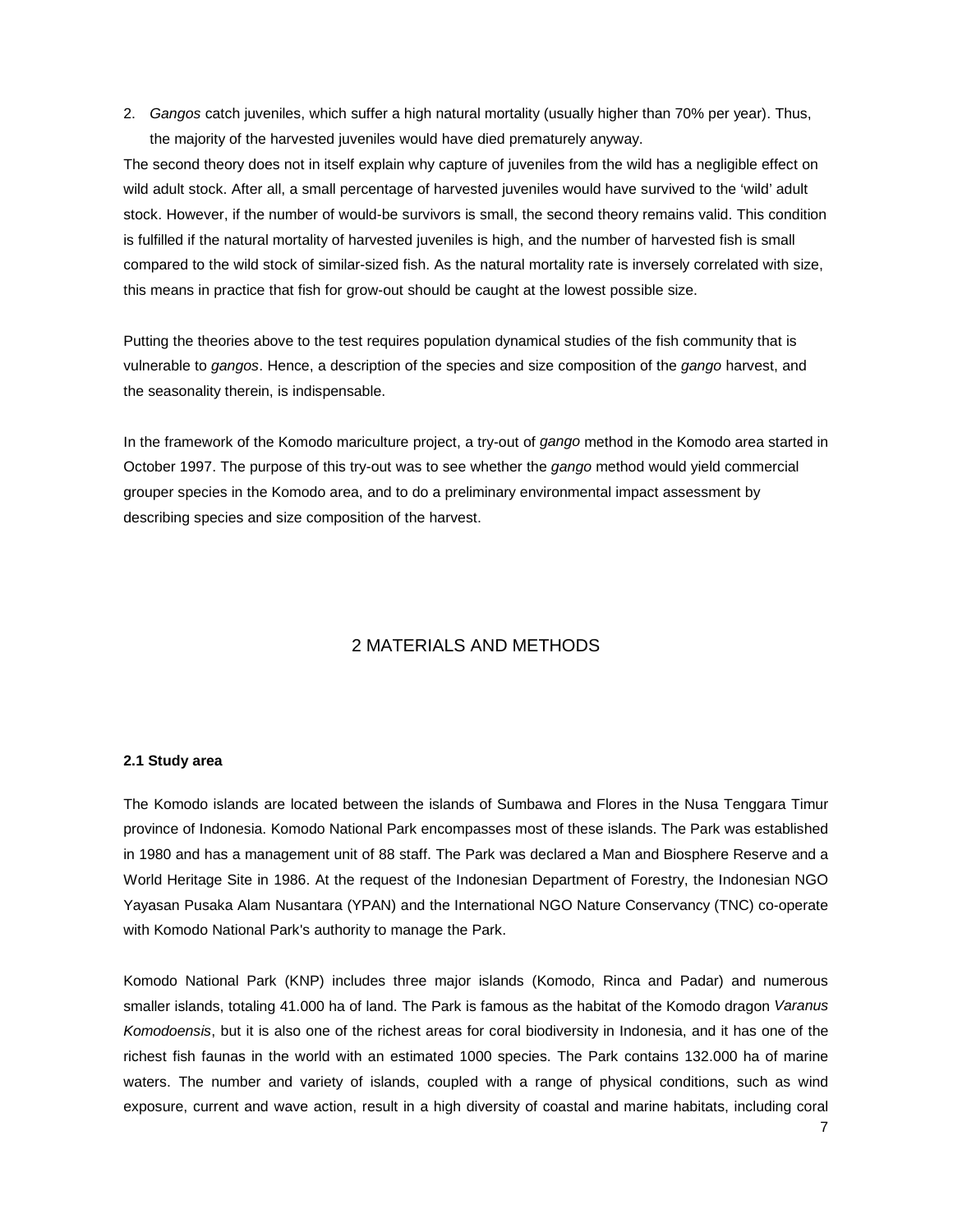reefs, rocky shores, sea grass beds, sandy bays and mangroves. The Park belongs to the most diverse and richest marine environments in the world. There are presently some 2.300 inhabitants living within the Park, spread out over 3 settlements (Komodo, Rinca and Kerora). About 15.000 people live in villages directly surrounding the Park. Park inhabitants derive 90 % of their livelihood from a pelagic lift net fishery, which is targeting squid and small schooling pelagic fish.

The live reef fish trade entered the area in the late nineties, and presently groupers and Napoleon wrasse in and around the Park are under a heavy exploitation pressure, both by cyanide fishing and by hook-and-line fishing.

*Gangos* were constructed in four areas in West Flores, near the town Labuan Bajo (E 119°53' S 8°30'). The first *gango* area, Terang Bay (the estuary of Terang River), is situated ca. 20 km East of Labuan Bajo (Fig. 3 and 4). The surface area of Terang Bay is ca. 2000 ha. The bay is fringed with mangroves.





*Figure 4. Gangos in Terang Bay* 

*Figure 3. Schematic map of Terang Bay, indicating the locations of the gangos.* 

The other three *gango* areas, are located about 5 km South of Labuan Bajo (Fig. 5). Nangabido (Fig. 6) is an inlet (i.e., a creek of which the water flow is mainly determined by the tides), Nanganae (Fig. 7) is a river (freshwater, but during period of low rainfall, salt water may enter the river), and Menjaga (Fig. 8) is a small bay. All three areas are fringed by mangroves.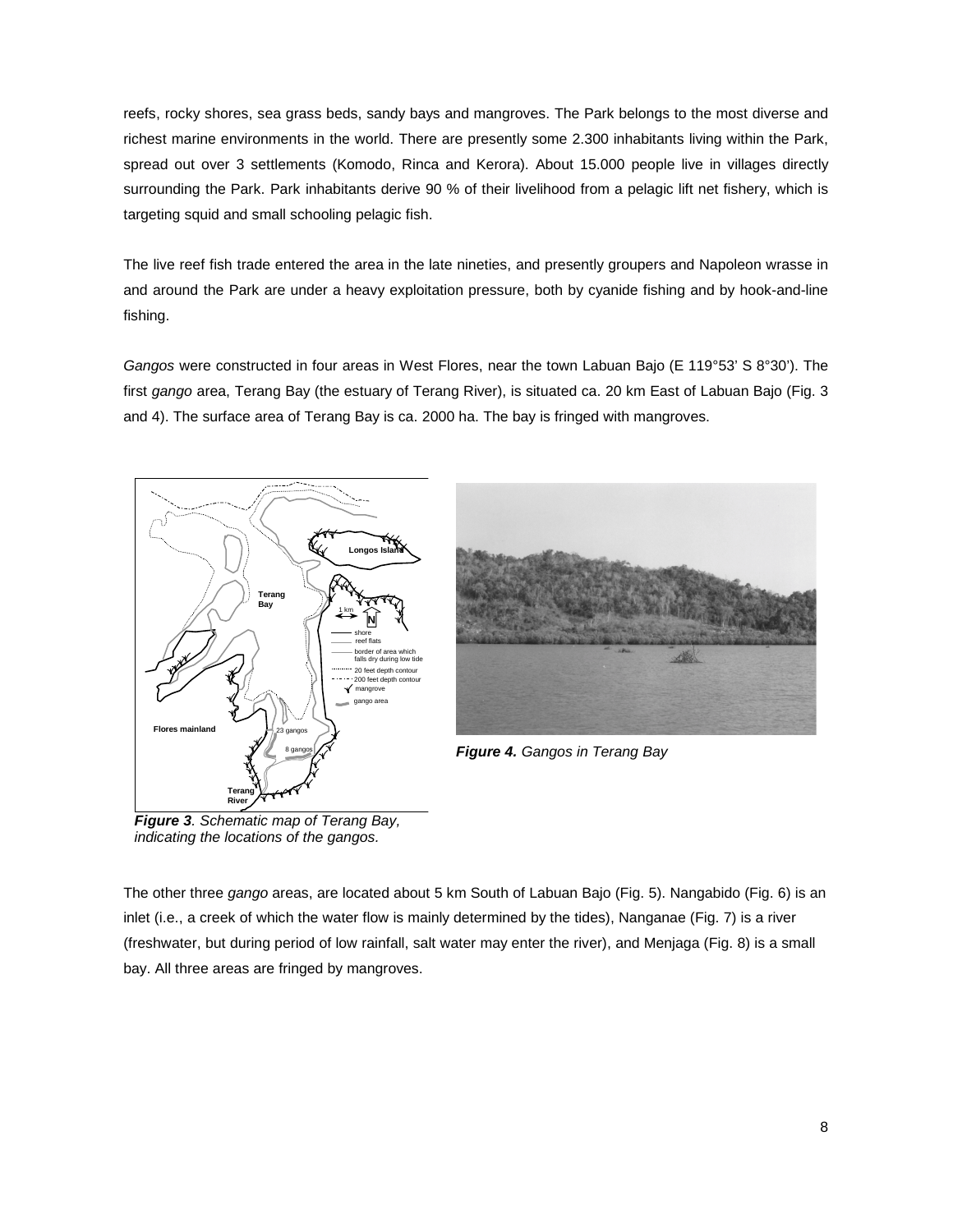

*Figure 5. Schematic map of Nangabido Inlet, Nanganae River and Menjaga Bay, with locations of the gangos Figure 6. Nangabido Inlet.* 





*Figure 7. Nanganae River. Figure 8. Menjaga Bay* 



#### **2.2** *Gango* **procedures**

In total, 61 *gangos* were constructed: 31 in Terang Bay, 15 in Nangabido Inlet, 7 in Nanganae River and 8 in Manjaga Bay. In Nanganae, 2 gangos were washed away before they could be harvested after a period of heavy rainfall. The first gango was constructed on November 5, 1997, and the last harvest took place on February 15, 1999. In total, 180 harvests took place, most of them in Terang Bay and Nangabido Inlet (Figure 9). The interval period between rebuilding and harvesting varied between 4 and 211 days (Table 1). The total number of functional gangos (i.e., gangos that are aggregating fish) on each day is represented in Figure 10.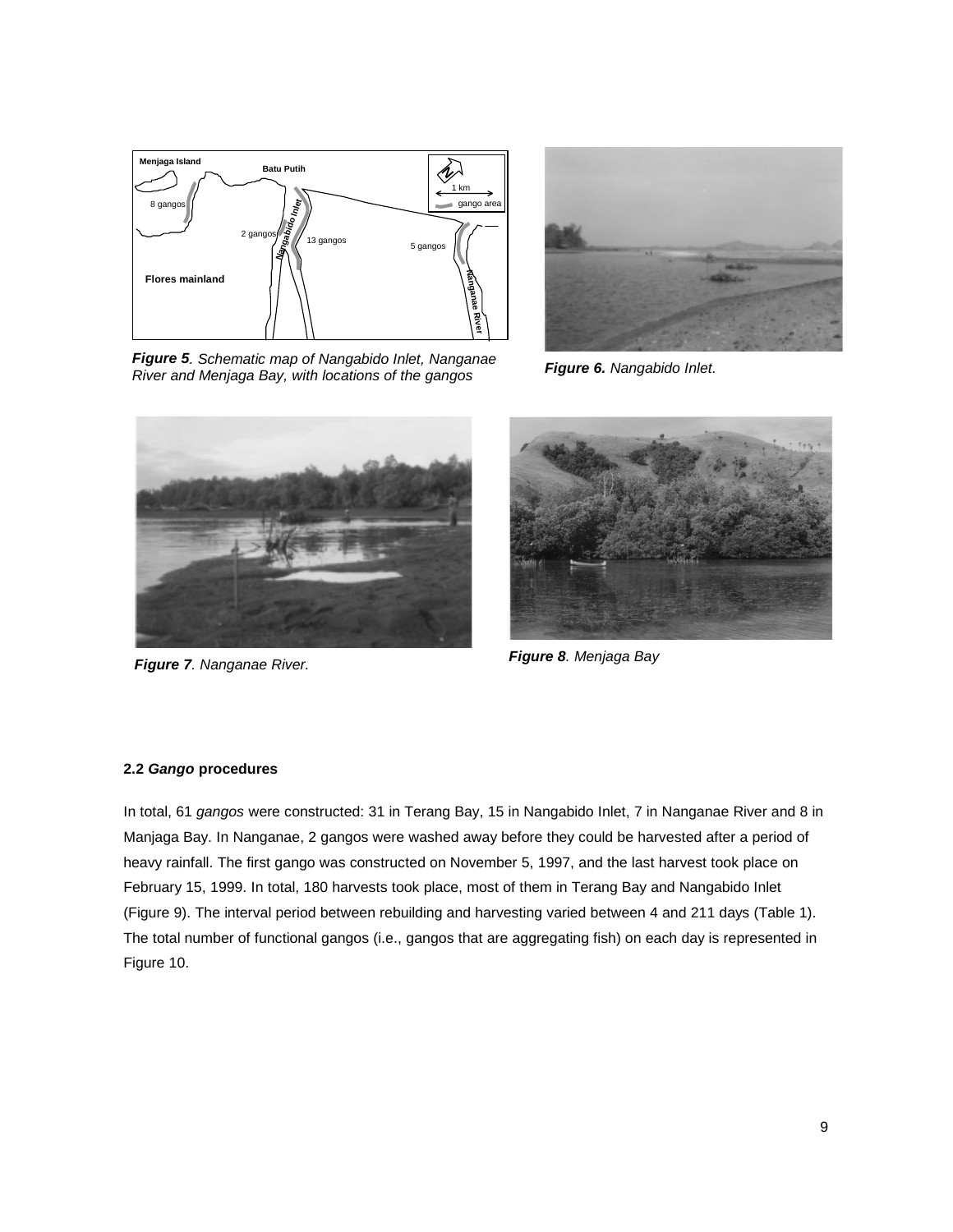

*Figure 9. Number of harvests realized per month in each of the sampling areas. The total number of harvests per area is indicated in the top right corner of each graph.* 

| Area              | Mean | Min. | Max. |
|-------------------|------|------|------|
| <b>Terang Bay</b> | 90   |      | 211  |
| Nangabido Inlet   | 78   | 10   | 198  |
| Nanganae River    | 82   | 15   | 128  |
| Menjaga Bay       | 100  | 11   | 220  |

l, l.

*Table 1. The mean, minimum and maximum period between building and harvesting date (in days).*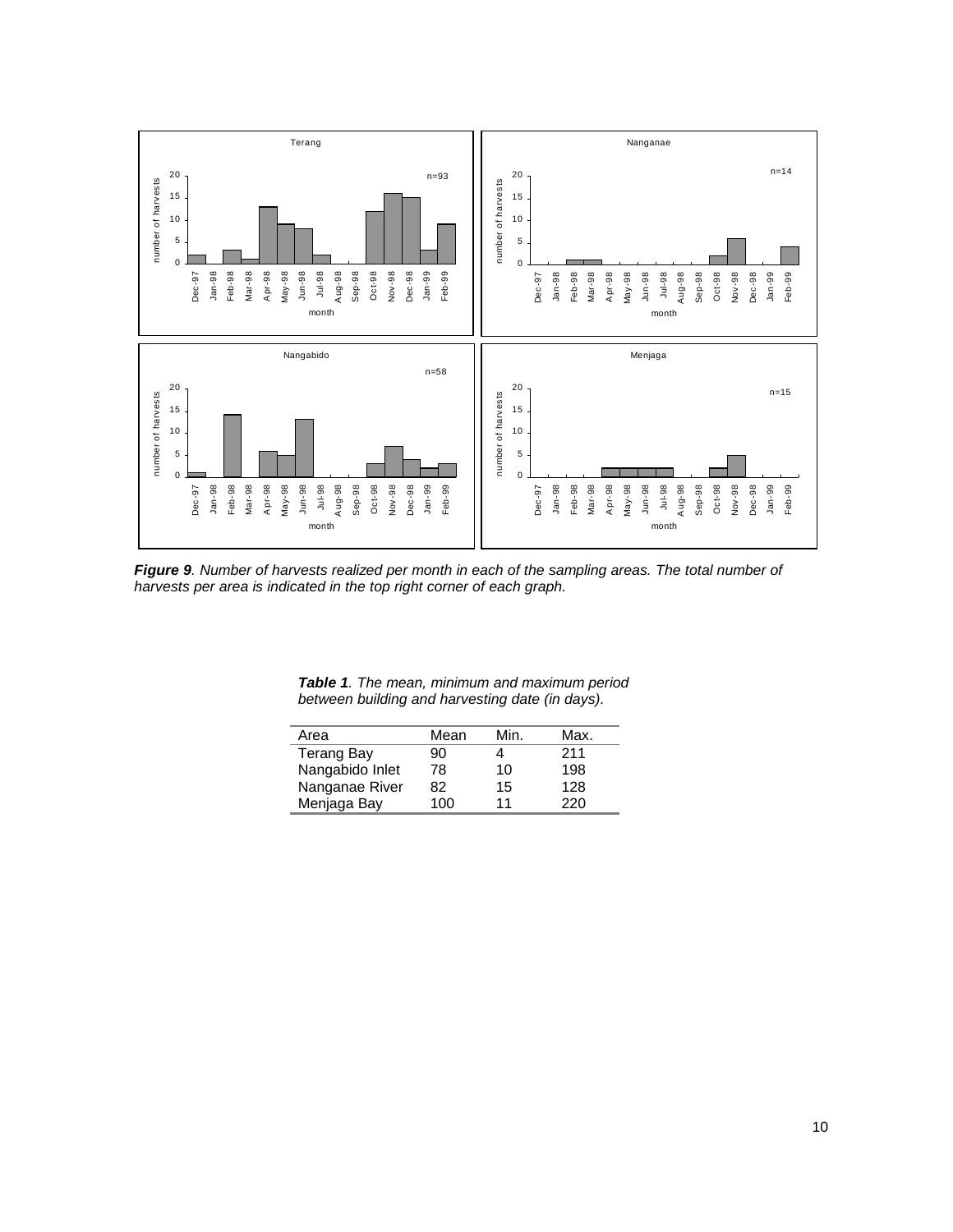

*Figure 10. Number of functional gangos (i.e., gangos that are aggregating fish) vs. date in each of the four study areas.* 

#### **2.3 Harvest sampling procedure**

Already at the start of the fieldwork, it was clear that species diversity and number in the harvest was too high to determine the species of each fish within manpower constraints. Hence, based on the first harvests we established species groups that consisted of a taxonomic family or a higher taxonomic level. The most abundant commercial species were determined to the species level. Of each species group, a lengthfrequency distribution was established. Length measurements were made in total length (TL), to the nearest cm. If the number of individuals in a species group was too high to measure within manpower constraints, we measured a sub-sample of ca. 60 individuals. The sample was then raised according to the sub-sample factor. Invertebrates were only counted.

Before harvesting, the salinity at the bottom and the top of the watercolumn was measured using a refractosalinometer.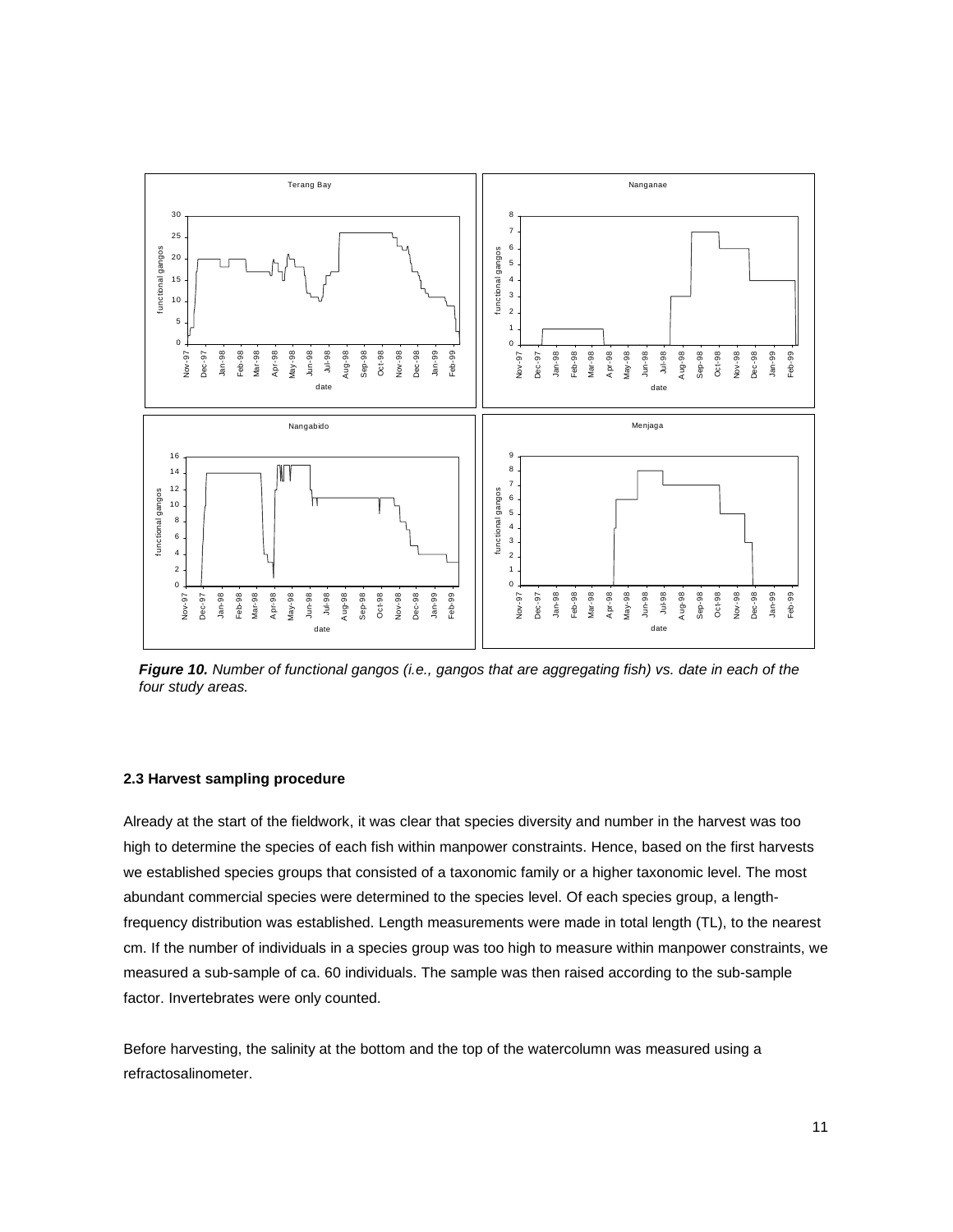## 3 RESULTS

#### **3.1 Species and numbers**

The most abundant commercial species in the harvest were estuary grouper, mangrove jack *Lutjanus argentimaculatus*, and sea bass *Lates calcarifer* (Table 2, next page). Other commercial species that were occasionally encountered are Malabar grouper and mouse grouper *Cromileptes altivelis*. Some of the individuals in the *Epinephelus* spp group were identified to the species level (Table 3). Each of the identified species is found in the live reef fish trade, and therefore we considered them as target fish. However, the maximum size of some of these species (i.e., *E. bleekeri* and *E. polystigma*) is relatively low, and therefore they are presently not cultured. Target species comprised only a small fraction of the total harvest (Table 4). Overall, 1.4% of the fish harvest consists of target fish. Harvests from Terang Bay had the highest percantage of target fish (2.0%) and Menjaga Bay had the lowest percantage of target fish (0.01%).

| <b>Table 3.</b> Rank order (decreasing number in the total harvest) of occasionally identified groupers that |
|--------------------------------------------------------------------------------------------------------------|
| were categorized in the 'Epinephelus spp'-group, and fish that were categorized in the 'miscellaneous        |
| fish'-group.                                                                                                 |

| Rank   | <b>Species</b>                                                                                                               |
|--------|------------------------------------------------------------------------------------------------------------------------------|
|        | 'Epinephelus spp.' – group                                                                                                   |
|        | whitespotted grouper E. cearuleopunctatus, Bleeker's grouper E. bleekeri                                                     |
| $^{2}$ | white-dotted grouper E. polystigma                                                                                           |
| 3      | giant grouper E. lanceolatus                                                                                                 |
|        | 'miscellaneous fish'-group                                                                                                   |
|        | scat Scatophagus argus, trevally Carangidae                                                                                  |
| 2      | bannerfish Chaetodontidae Heniochus spp., other butterflyfish Chaetodontidae,<br>angelfish Pomacanthidae, batfish Ephippidae |
| 3      | parrotfish Scaridae, wrasse Labridae, emperors Lethrinidae                                                                   |
| 4      | lionfish Scorpaenidae Peterois spp or Dendrochirus spp., other scorpionfish<br>Scorpaenidae, goatfish Mullidae               |
| 5      | stonefish Scorpaenidae Synanceia spp., eel Muraenidae, milkfish Chanos chanos,<br>filefish Monacanthidae                     |
| 6      | sea horse Syngnathidae, stingray Dasyatidae                                                                                  |

|  |  |  |  | Table 4. Mean numbers of target fish, non-target fish and invertebrates per harvest. |  |
|--|--|--|--|--------------------------------------------------------------------------------------|--|
|  |  |  |  |                                                                                      |  |

|                 | overall | Terang<br>Bav | Nangabido<br>Inlet | Nanganae<br>River | Menjaga<br>Bay |
|-----------------|---------|---------------|--------------------|-------------------|----------------|
| target fish     | 8.2     | 11            | 5.7                | 7.0               | 0.13           |
| non-target fish | 565     | 527           | 364                | 815               | 1342           |
| invertebrates   | 367     | 589           | 148                | 167               | 20             |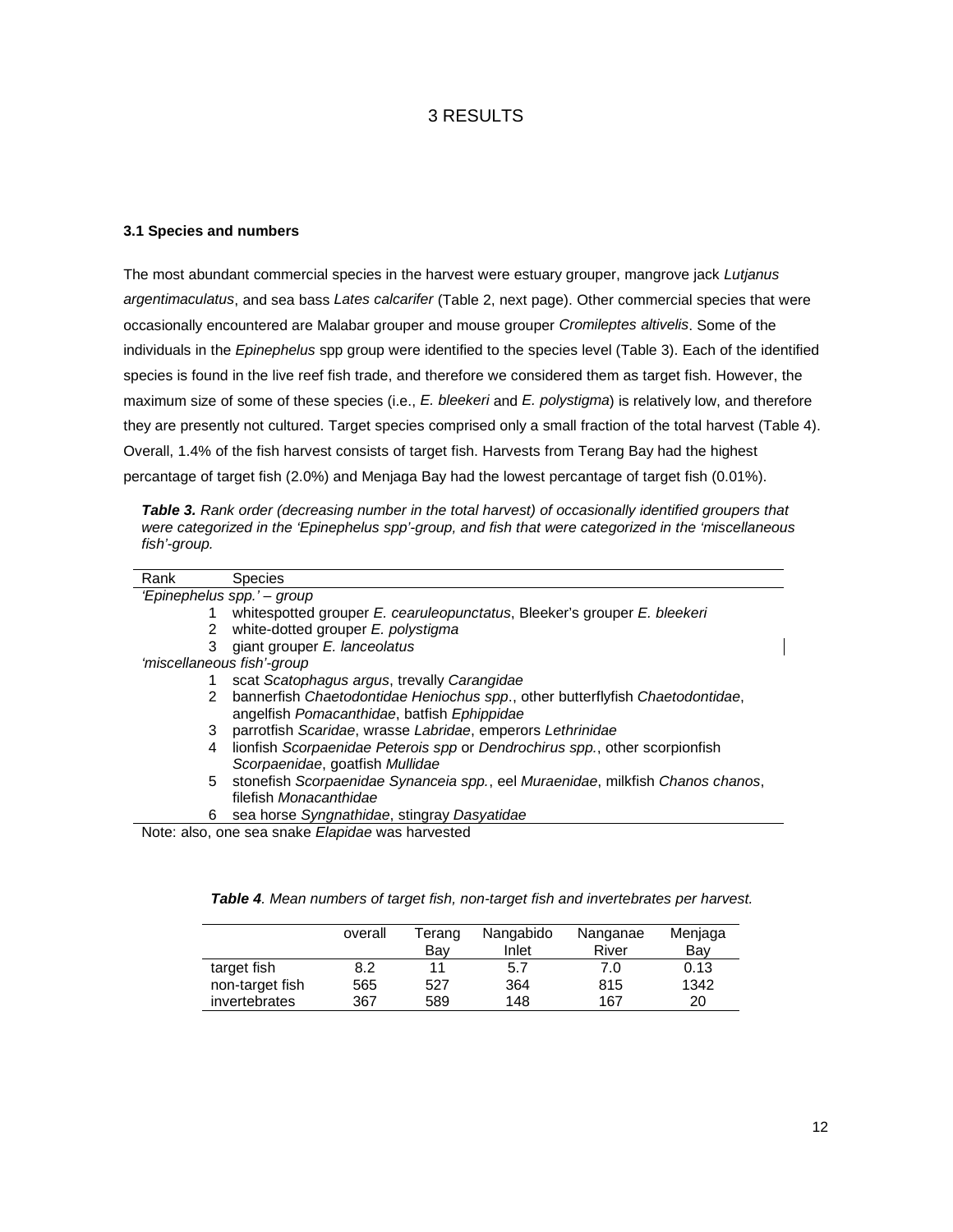*Table 2. Overview of harvest numbers of each species or species group. AM = arithmetic mean, min = minimum number observed, max = maximum number observed, sum = total number harvested, %0 = percentage of absence from harvest ('zero observations'), GM = geomtric mean, GSD = geometric standard deviation. The AM is by definition higher than the GM, except where there was a substantial number of zero observations, because zero observations cannot be included in the calculation of the geometric mean. Hence, if the percentage of zero observations is high, the GM and also the GSD are less meaningful. The GSD is a muliplicative measure for the standard deviation, i.e., for estuary grouper in Terang Bay, 67% of the observations are in the interval between 5.3:2.1 and 5.3*×*2.1.* 

|                                        |       |             | overall      |           |          | Terang Bay   |           |     |          | Nangabido Inlet |     |        |          | Nanganae River |       |     |          | Menjaga Bay |                |                |
|----------------------------------------|-------|-------------|--------------|-----------|----------|--------------|-----------|-----|----------|-----------------|-----|--------|----------|----------------|-------|-----|----------|-------------|----------------|----------------|
| species                                | AM    | min         | max          | sum       | AM       | %0           | <b>GM</b> | GSD | AM       | %0              |     | GM GSD | AM       |                | %0 GM | GSD | AM       |             | %0 GM          | GSD            |
| identified fish                        |       |             |              |           |          |              |           |     |          |                 |     |        |          |                |       |     |          |             |                |                |
| estuary grouper,<br>E. coioides        | 4.5   | $\mathbf 0$ | 27           | 814       | 6.6      | 3            | 5.3       | 2.1 | 3.1      | 19              | 2.8 | 2.1    | 1.4      | 29             | 1.5   | 1.9 | $\Omega$ | 100         |                |                |
| Malabar grouper,<br>E. malabaricus     | 0.061 | 0           | $\mathbf{1}$ |           | 11 0.032 | 97           | 1.0       | 1.0 | 0.10     | 90              | 1.0 | 1.0    | 0.14     | 86             | 1.0   | 1.0 | 0        | 100         |                |                |
| Epinephelus spp.<br>(1)                | 0.92  | 0           | 11           | 166       | 0.26     | 86           | 1.5       | 1.8 | 2.0      | 24              | 2.1 | 1.9    | 0.50     | 50             | 1.0   | 1.0 | 1.3      | 40          | 1.7            | $\overline{2}$ |
| mouse grouper,<br>C. altivelis         | 0.030 | $\mathbf 0$ | $\mathbf{1}$ | 6         | 0.02     | 98           | 1.0       | 1.0 | 0.05     | 95              | 1.0 | 1.0    | 0        | 100            |       |     | 0.067    | 93          | $\mathbf{1}$   |                |
| sea bass, L.<br>calcarifer             | 0.61  | 0           | 15           | 109       | 1.2      | 62           | 2.0       | 2.4 | $\Omega$ | 100             |     |        | $\Omega$ | 100            |       |     | $\Omega$ | 100         |                |                |
| mangrove jack, L<br>argentimaculatus   | 2.9   | 0           | 30           | 528       | 3.3      | 28           | 2.8       | 2.5 | 2.5      | 33              | 2.5 | 2.4    | 5.5      | 14             | 4.4   | 2.6 | 0.067    | 93          | $\mathbf{1}$   |                |
| other snappers.<br>Lujanidae           | 11    | $\Omega$    | 106          | 1990      | 16       | 3            | 11        | 2.8 | 6.8      | 10              | 4.9 | 2.5    | 4.7      | 43             | 6.7   | 2.0 | 1.5      | 40          | $\overline{2}$ | 2.1            |
| sweetlips.<br>Heamulidae               | 0.26  | 0           | 6            | 46        | 0.03     | 97           | 1.0       | 1.0 | 0.62     | 60              | 1.3 | 1.7    | 0.42     | 71             | 1.3   | 1.7 | 0.067    | 93          | $\mathbf{1}$   |                |
| rabbitfish.<br>Siganidae               | 29    | 0           | 1440         | 5220      | 28       | 6            | 15        | 3.8 | 4.5      | 24              | 4.0 | 2.6    | 3.0      | 50             | 3.6   | 3.1 | 155      | 0           | 30             | 6.2            |
| cardinal fish.<br>Apogonidae           | 345   | $\Omega$    | 4408         | 62173     | 294      | 2            | 96        | 5.2 | 215      | $\overline{2}$  | 62  | 5.9    | 418      | 0              | 225   | 3.7 | 1103     | 0           | 553            | 3.9            |
| pufferfish.<br>Tetraodontidae          | 17    | $\Omega$    | 141          | 3095      | 17       | 9            | 12        | 2.9 | 17       | 14              | 9.5 | 3.3    | 33       | 0              | 12    | 5.5 | 4        | 33          | 4.3            | 2.4            |
| flatfish, Pleuro-<br>nectiformes       | 4.2   | $\Omega$    | 576          | 754       | 0.01     | 99           | 1.0       |     | 0.05     | 95              | 1.0 | 1.0    | 53       | 86             | 315   | 2.4 | 0.13     | 87          | -1             | 1              |
| surgeonfish,<br>Acanthuridae           | 6.2   | $\Omega$    | 60           | 1108      | 4.7      | 28           | 4.4       | 2.6 | 10       | 9               | 6.4 | 3.0    | 0.14     | 86             | 1.0   | 1.0 | 5.53     | 13          | 5.1            | 2.1            |
| qobies, Gobiidae                       | 50.9  | $\Omega$    | 280          | 9169      | 56       | 8            | 35        | 3.5 | 54       | 3               | 41  | 2.5    | 55       | 0              | 47    | 1.8 | 5.53     | 20          | 5.5            | 1.9            |
| damselfish.<br>Pomacentridae           | 2.4   | 0           | 59           | 433       | 1.6      | 58           | 2.6       | 2.3 | 3.1      | 31              | 2.9 | 2.4    | 6.0      | 57             | 6.2   | 3.9 | 1.13     | 60          | 2.2            | $\overline{2}$ |
| invertebrates                          |       |             |              |           |          |              |           |     |          |                 |     |        |          |                |       |     |          |             |                |                |
| shrimps.<br>Decapoda                   | 113   | 0           | 587          | 20384     | 144      |              | 2 110     | 2.2 | 93       | 2               | 58  | 3.0    | 103      | 0              | 78    | 2.3 | 10       | 0           | 7.9            | 2.4            |
| crabs, Decapoda                        | 37    | 0           | 438          | 6749      | 55       | 2            | 24        | 4.1 | 17       | 5               | 12  | 2.7    | 43       | 7              | 24    | 4.3 | 3.7      | 7           | 2.8            | 2.3            |
| sea cucumbers.<br>Holothuria           | 1     | $\mathbf 0$ | 48           | 180       | 0.70     | 88           | 2.0       | 3.2 | 0.71     | 74              | 1.9 | 2.2    | 0        | 100            |       |     | 4.9      | 20          | 5.1            | 2              |
| sea stars.<br>Asteroidea               | 0.05  | 0           | 4            | 9         | 0.08     | 95           | 1.3       | 1.9 | 0        | 100             |     |        | $\Omega$ | 100            |       |     | 0.067    | 93          | $\mathbf{1}$   |                |
| sea urchins.<br>Echinoidea             | 0.11  | 0           | 5            | 20        | 0.02     | 98           | 1.0       | 1.0 | 0.12     | 93              | 1.4 | 2.0    | 0        | 100            |       |     | 0.73     | 67          | 1.8            | 1.9            |
| shells.<br>(gastopods and<br>bivalves) | 215   |             | 0 5584       | 38660     | 389      | 8            | 174       | 4.8 | 37       | 9               | 17  | 3.8    | 21       | 14             | 22    | 1.8 | 0.47     | 87          | 3.2            | 1.9            |
| miscellaneous<br>fish $(1)$            | 97    | $\Omega$    |              | 640 17478 | 109      | $\mathbf{1}$ | 54        | 4.1 | 51       | $\Omega$        | 36  | 2.3    | 242      |                | 0.191 | 2.1 | 65       | $\Omega$    | 32             | 2.6            |

*Notes:* 

*(1) Some of the species that were identified and that were pooled in these species groups are listed in Table 3.*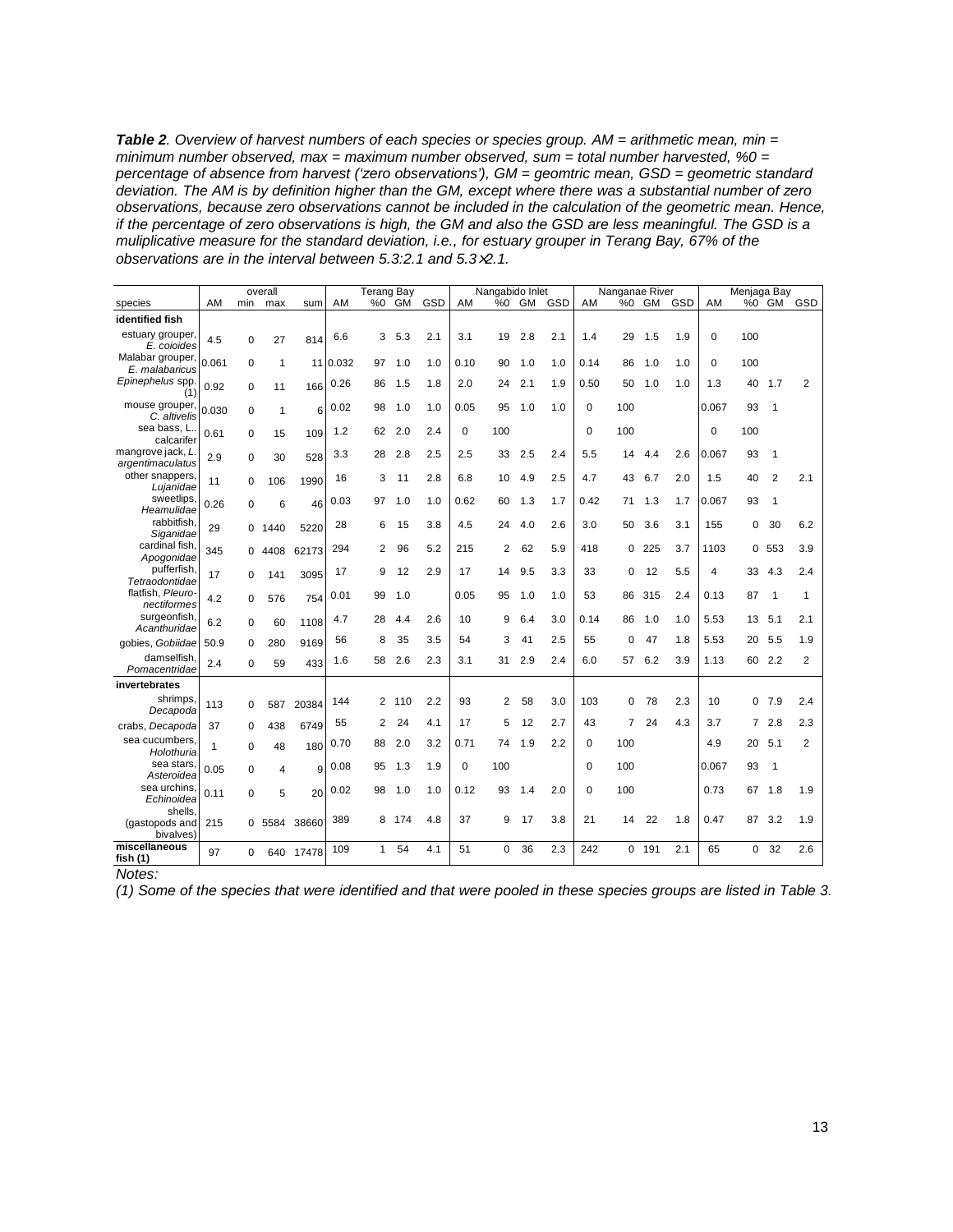#### **3.2 Size composition of the harvest**

Descriptive statistics for size range of the fish in the harvest are presented in Table 5. The length-frequency distributions of are presented in Figs. 11-15. Of the target fish, estuary grouper was the only target fish of which a sizeable quantity of fingerlings was harvested. The size of two other most abundant target fish (mangrove jack and sea bass) were all past fingerling stage.

*Table 5. Mean, minimum and maximum total length (cm) per species category and study area over the total harvest.* 

|                                  |      | Terang Bay |     | Nangabido Inlet |     |     |      | Nanganae River |     | Menjaga Bay |     |     |
|----------------------------------|------|------------|-----|-----------------|-----|-----|------|----------------|-----|-------------|-----|-----|
| species                          | mean | min        | max | mean            | min | max | mean | min            | max | mean        | min | max |
| estuary<br>grouper               | 13.9 | 2          | 61  | 10.8            | 2   | 57  | 18.4 | 3              | 34  |             |     |     |
| Malabar<br>grouper               | 23   | 10         | 43  | 20.3            | 4   | 41  | 17.6 | 9              | 33  |             |     |     |
| mouse<br>grouper                 | 6.5  | 6          | 7   | 6               | 2   | 9   |      |                | -   | 12          |     |     |
| other<br>groupers                | 12.7 | 2          | 30  | 10.1            | 2   | 57  | 26.6 | 8              | 40  | 15.4        | 3   | 29  |
| mangrove<br>jack                 | 22.3 | 12         | 46  | 23.1            | 5   | 43  | 17.6 | 9              | 33  | 21          | ۰   |     |
| sea bass                         | 52.4 | 36         | 84  |                 |     | ۰   |      |                | -   |             |     |     |
| all other<br>fish <sup>(1)</sup> |      |            |     | 4.4             |     | 52  | 4.7  | 1              | 36  | 4.7         |     | 26  |

(1). This group consists of all fish, except the categories listed above.

Differences in length between areas were generally small, but significant for estuary grouper, 'other groupers', mangrove jack and 'all other fish' (the latter group consists of all fish, except target fish) (Wilcoxon's rank sum test, P<0.05).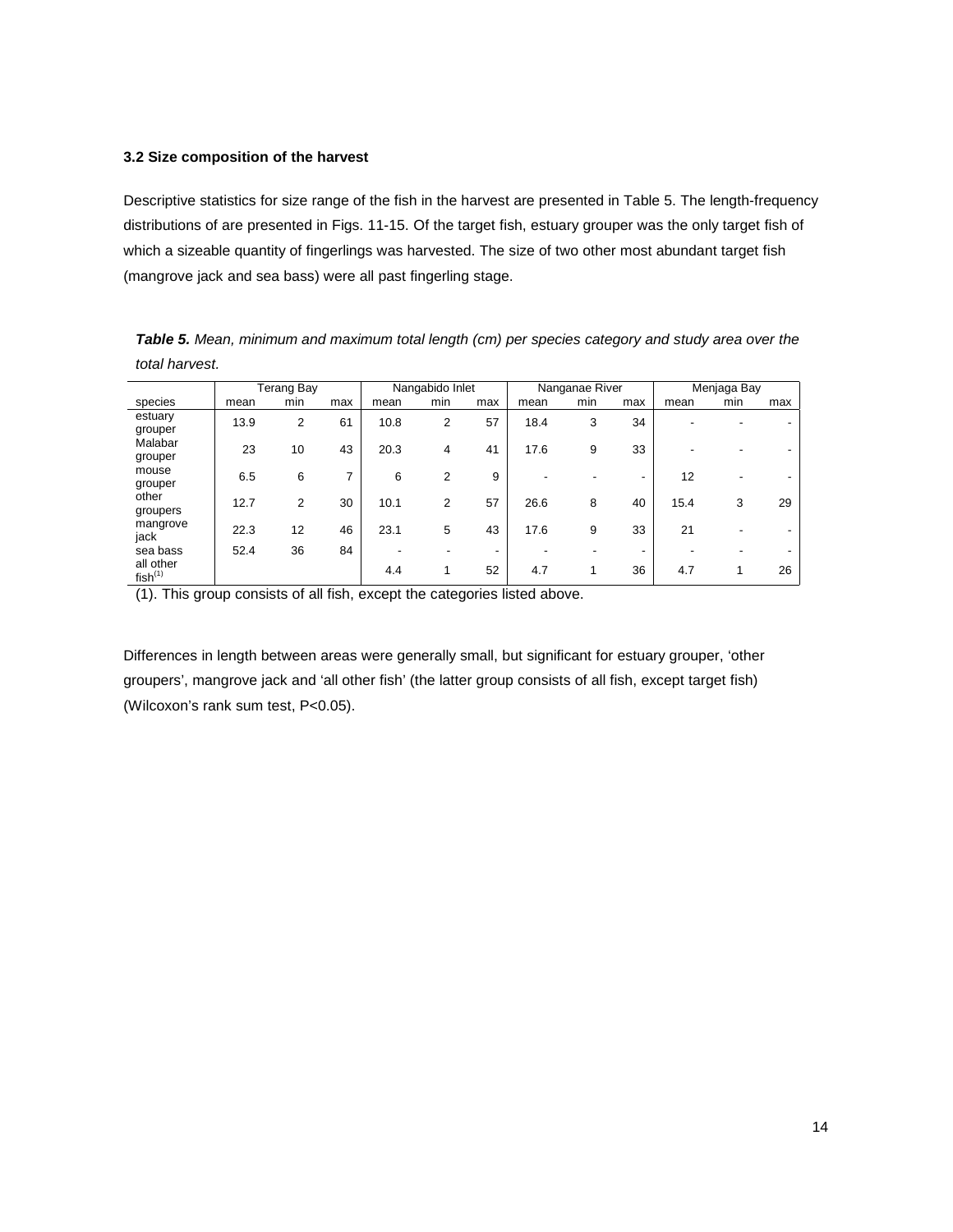

*Figure 11. Estuary grouper length-frequency distributions of the total harvest in each of the study areas.*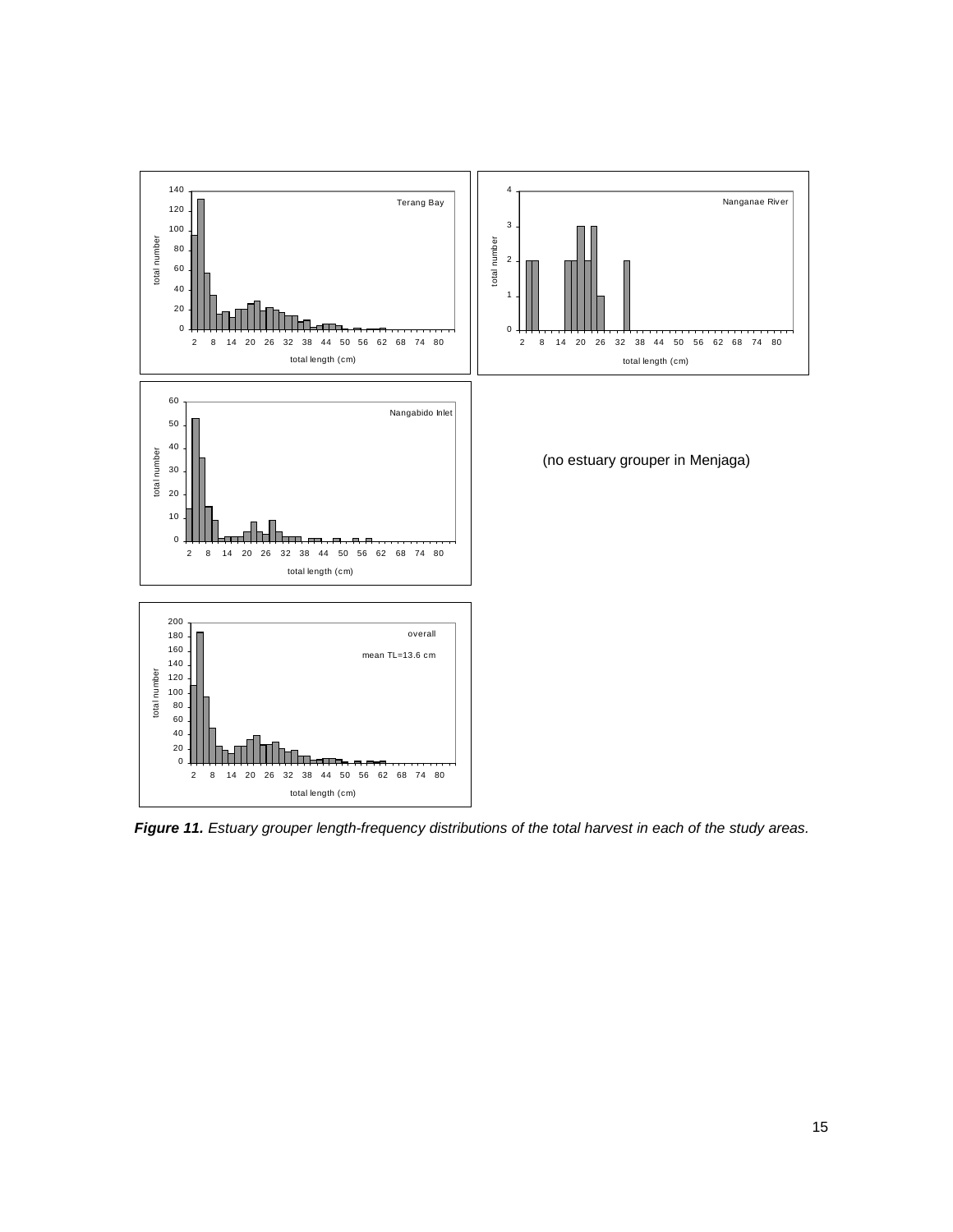

*Figure 12. 'Other groupers' length-frequency distributions of the total harvest from each of the study areas.*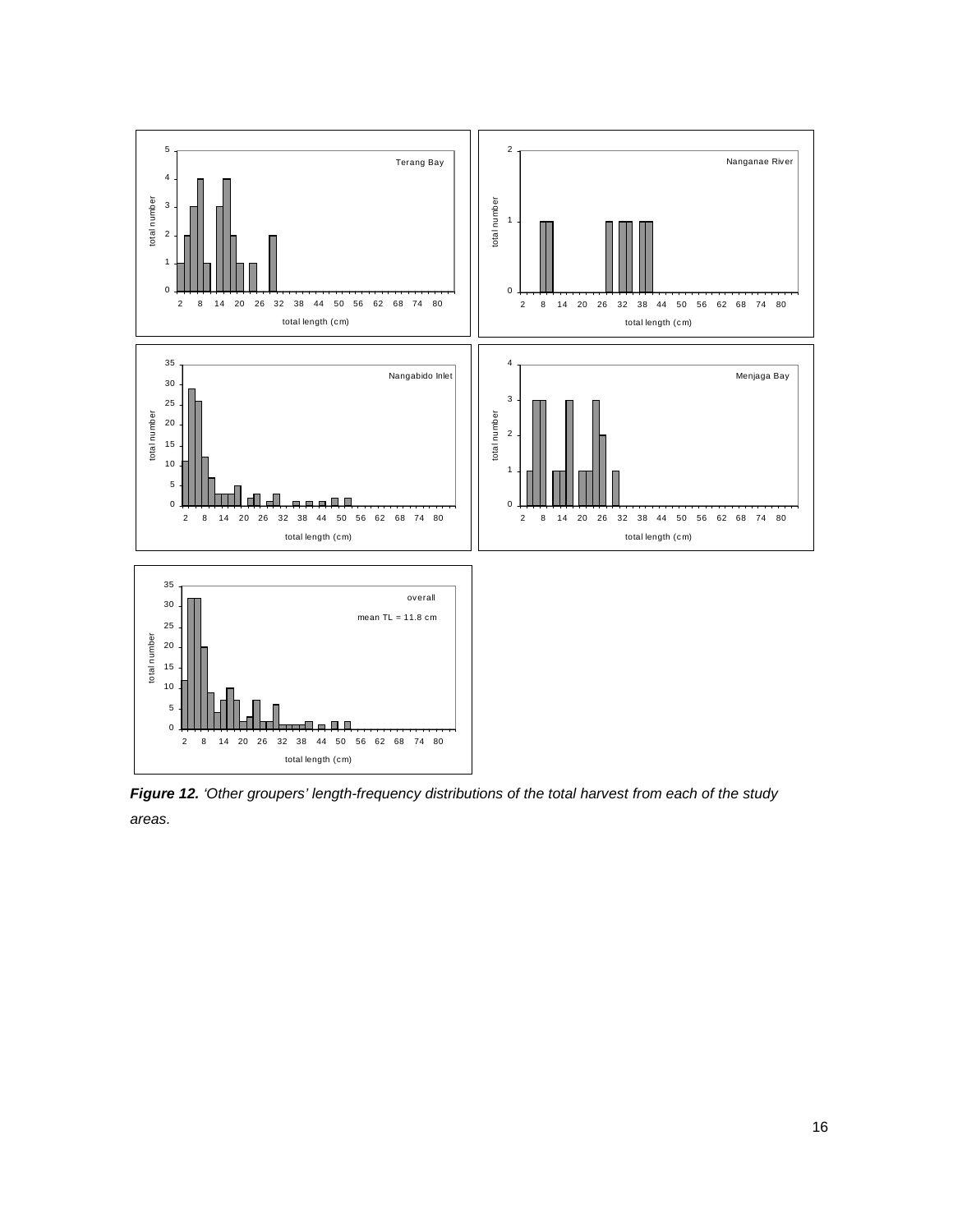

*Figure 13. Mangrove jack length-frequency distributions of the total harvest from each of the study areas.*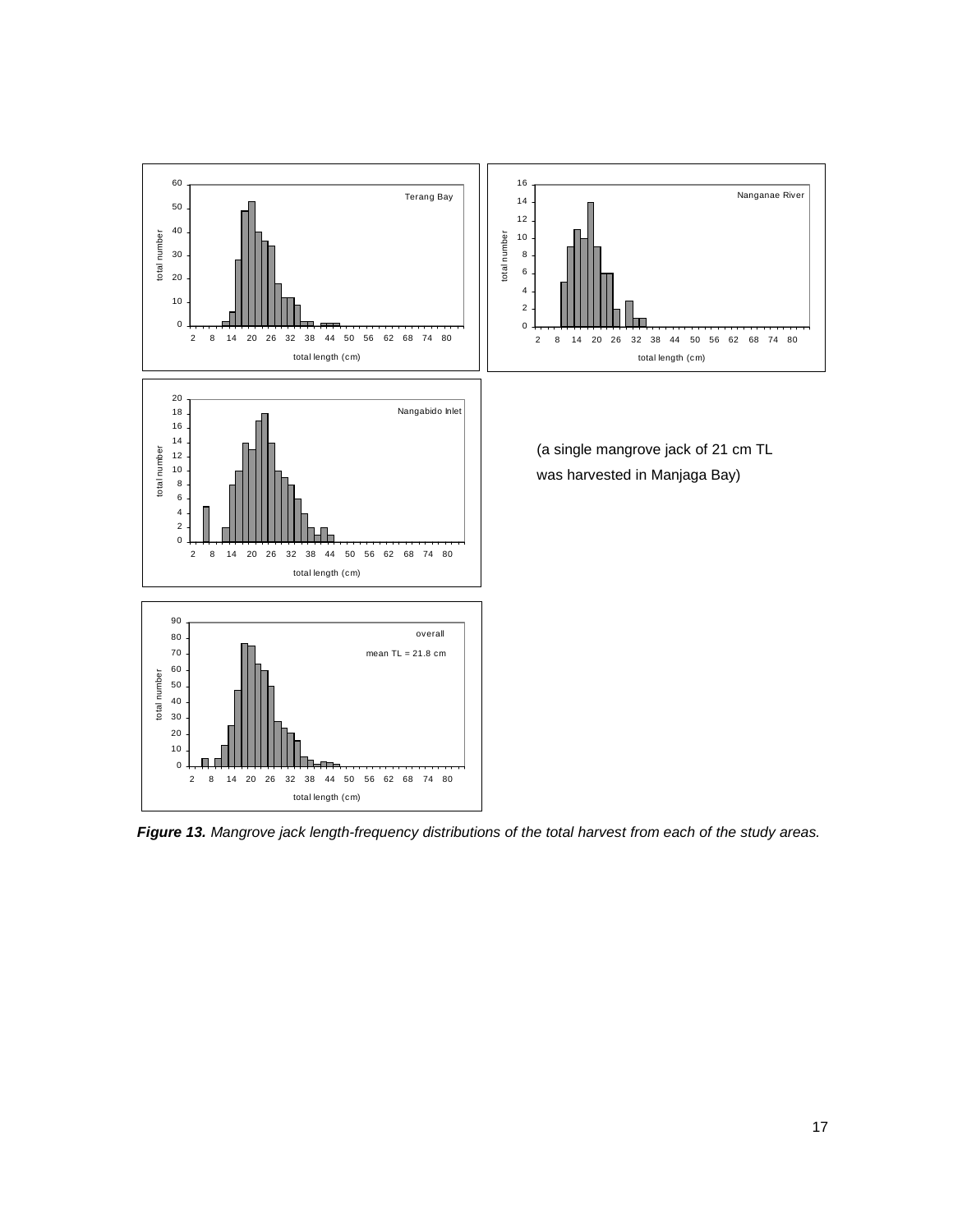

*Figure 14. 'All other fish' (all fish except target fish) length-frequency distributions of the total harvest from each of the study areas.*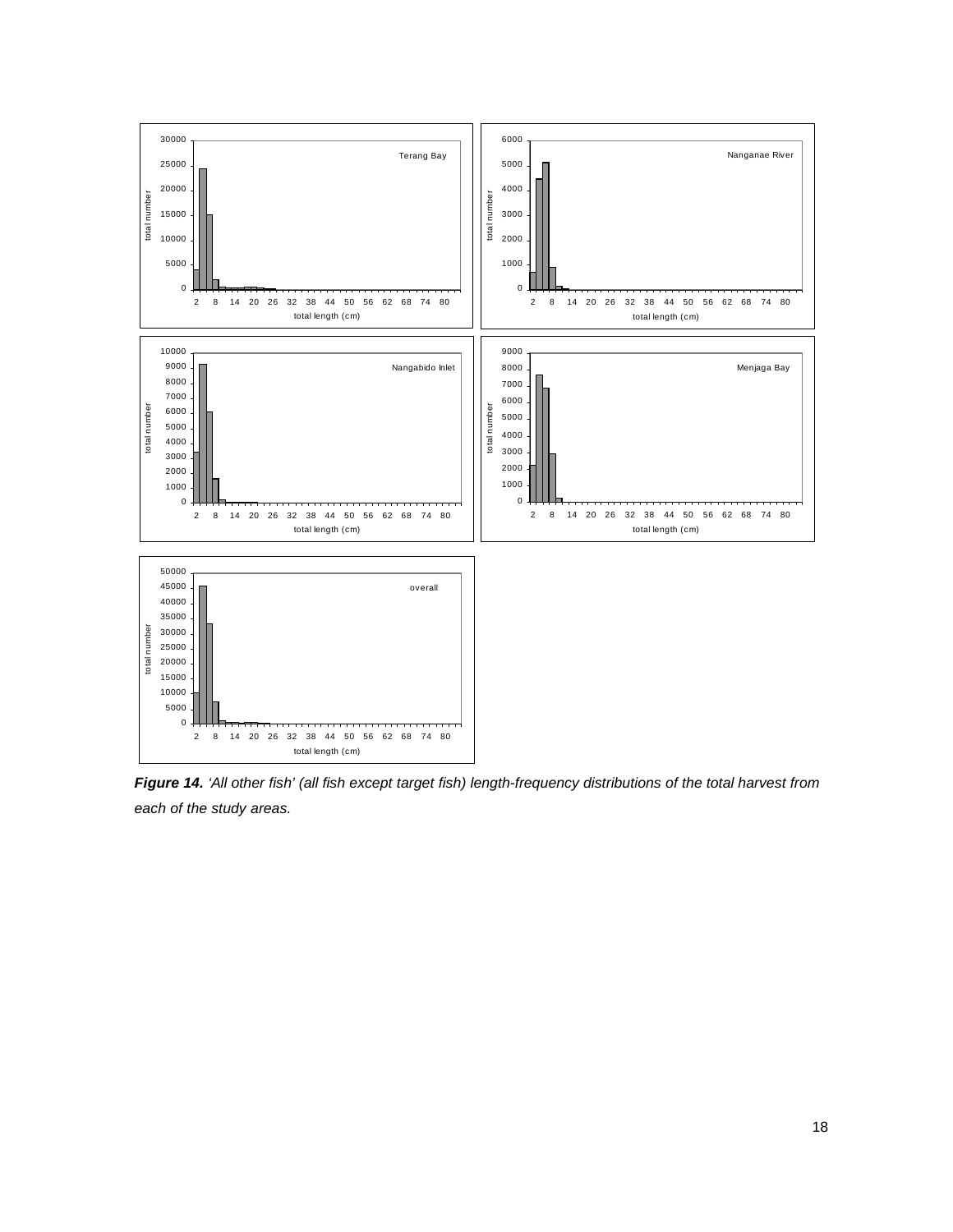

*Figure 15. Overall length-frequency distributions of the total harvest of Malabar grouper (upper panel), mouse grouper (middle panel) and sea bass (lower panel). Sea bass was only caught in Terang Bay.*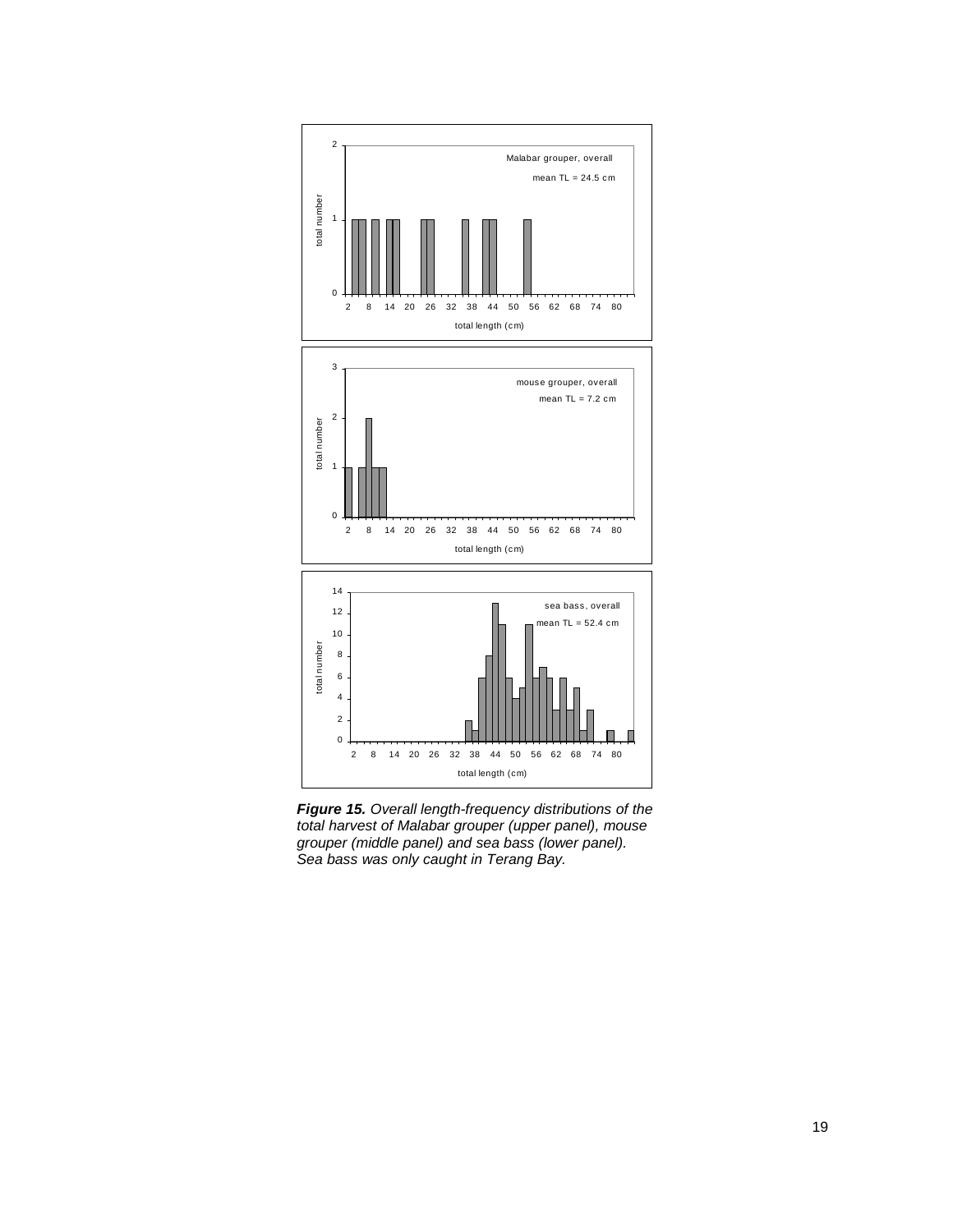#### **3.3 Seasonality in the harvest**

Studying seasonality is mainly of interest to determine if there is a period during which grouper fingerlings are more abundant then in the rest of the year. In Terang Bay and Nangabido enough harvests were realized throughout the year to study the change in harvest numbers between seasons. However, *gangos* differ from most fishing methods in the sense that the harvest represents a process that took several weeks (namely, the interval period). In our study, the mean interval period (the period between building and harvesting) was ca. 90 days. Hence, the temporal resolution in which a pulse of immigrants to the *gangos* manifests itself is low. Furthermore, the harvest number of the most important grouper species in the catch is close to zero, which complicates the analysis (Mous, in prep.).

The overcome these challenges, an analysis was done on the smallest estuary grouper that were encountered during this study, the individuals of 3-4 cm TL. It is likely that the smallest individuals settled in the gango only shortly before capture, or else even smaller fish would have been found in the harvests with short interval periods. Variation in numbers within this size group was low (i.e., between zero and five individuals), but variation in presence in the harvest was sufficiently high. Therefore, we assessed the effect of season on the presence of small estuary grouper by constructing a generalized linear model with bionomial error distribution, logit link function, and season as explaining variable (McCullagh & Nelder 1989). We defined a season as a period of two months. We analyzed the other species groups (including estuary grouper >= 5 cm TL) in the same way, realizing that the temporal resolution is lower than the results suggest. Statistics from the models are summarized in Table 6. Model outputs (predicted values with 95% confidence limits of the mean) are represented in Figure 16.

|                                      | Trials | Events | Total<br>Deviance | Deviance<br>Explained (%) | P                        |
|--------------------------------------|--------|--------|-------------------|---------------------------|--------------------------|
| Terang Bay                           |        |        |                   |                           |                          |
| small estuary grouper                | 93     | 40     | 127.1             | 22                        | 0.0005                   |
| large estuary grouper <sup>(1)</sup> | 93     | 89     |                   | $\,$                      | $\overline{\phantom{0}}$ |
| mangrove jack                        | 93     | 76     | 110.2             | 4                         | 0.56                     |
| sea bass                             | 93     | 35     | 123.2             | 14                        | 0.02                     |
| Nangabido Inlet                      |        |        |                   |                           |                          |
| small estuary grouper                | 58     | 23     | 77.9              | 29                        | 0.0009                   |
| large estuary grouper                | 58     | 40     | 71.8              | 4                         | 0.67                     |
| mangrove jack                        | 58     | 39     | 73.4              | 21                        | 0.01                     |

| <b>Table 6.</b> Results from the generalized linear models (see text for further explanation). |  |
|------------------------------------------------------------------------------------------------|--|
|                                                                                                |  |

(1) Because in only 4 of 93 harvests absence of large estuary grouper was observed, there was too little variation to perform the analysis.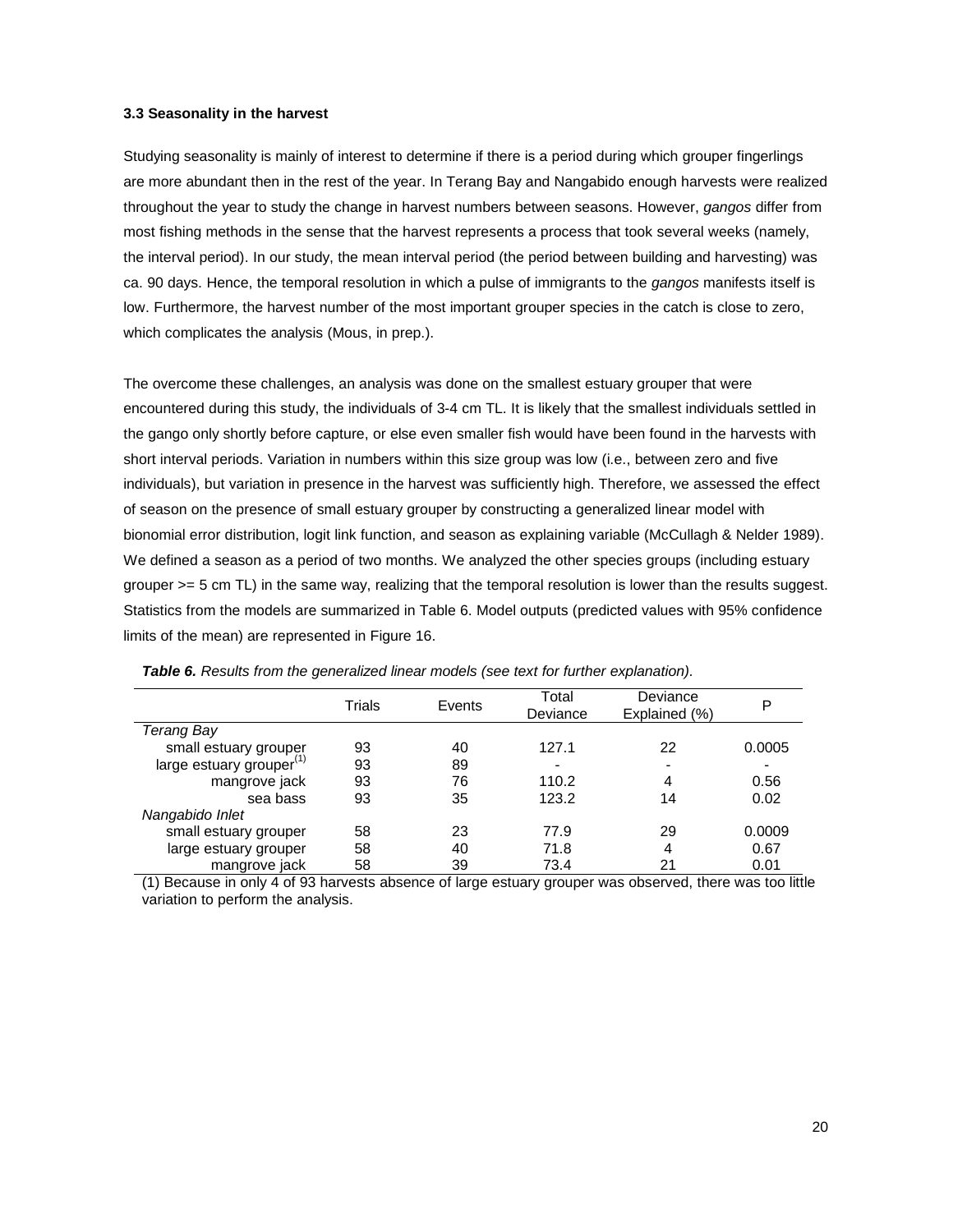

*Figure 16. Presence (with 95% confidence limits of the mean) of target fish in the harvests of Terang Bay and Nangabido Inlet. See text for further explanation.* 

Both in Terang Bay and Nangabido Inlet, presence of small estuary grouper was significantly affected by season. In both areas, presence was relatively low in June-July and October-November 1998, and relatively high in December 1998 – January 1999. The two areas seemed to differ with respect to the period April-May 1998: presence was relatively high in Nangabido Inlet, and low in Terang Bay. There was no significant effect of season on the presence of large estuary grouper, and on the presence of mangrove jack from Terang Bay. For Nangabido Inlet, presence of mangrove jack was slightly, but significantly, lower in December 1998 – January 1999 than in the rest of the study period. Sea bass (only encountered in Terang Bay) showed a very strong seasonality. Sea bass was relatively often encountered during October-November 1998 and December 1998 – January 1999.

#### **3.4 The relationship between interval period and harvest characteristics**

The interval period was almost always strongly dependent on the harvesting date. Only during the periods April-May 1998 and November-December 1998 in Terang, harvests with both long and short interval periods occurred. Hence, the effect of interval period on harvest numbers and on harvest mean length of estuary grouper was assessed for observations from these periods only. As the mean interval period, the harvest number, and the mean total length did not differ much between these periods (mean interval period = 120 and 85, harvest number  $= 4.6$  and 6.9, mean total length  $= 21$  and 17 cm, for the first and the second period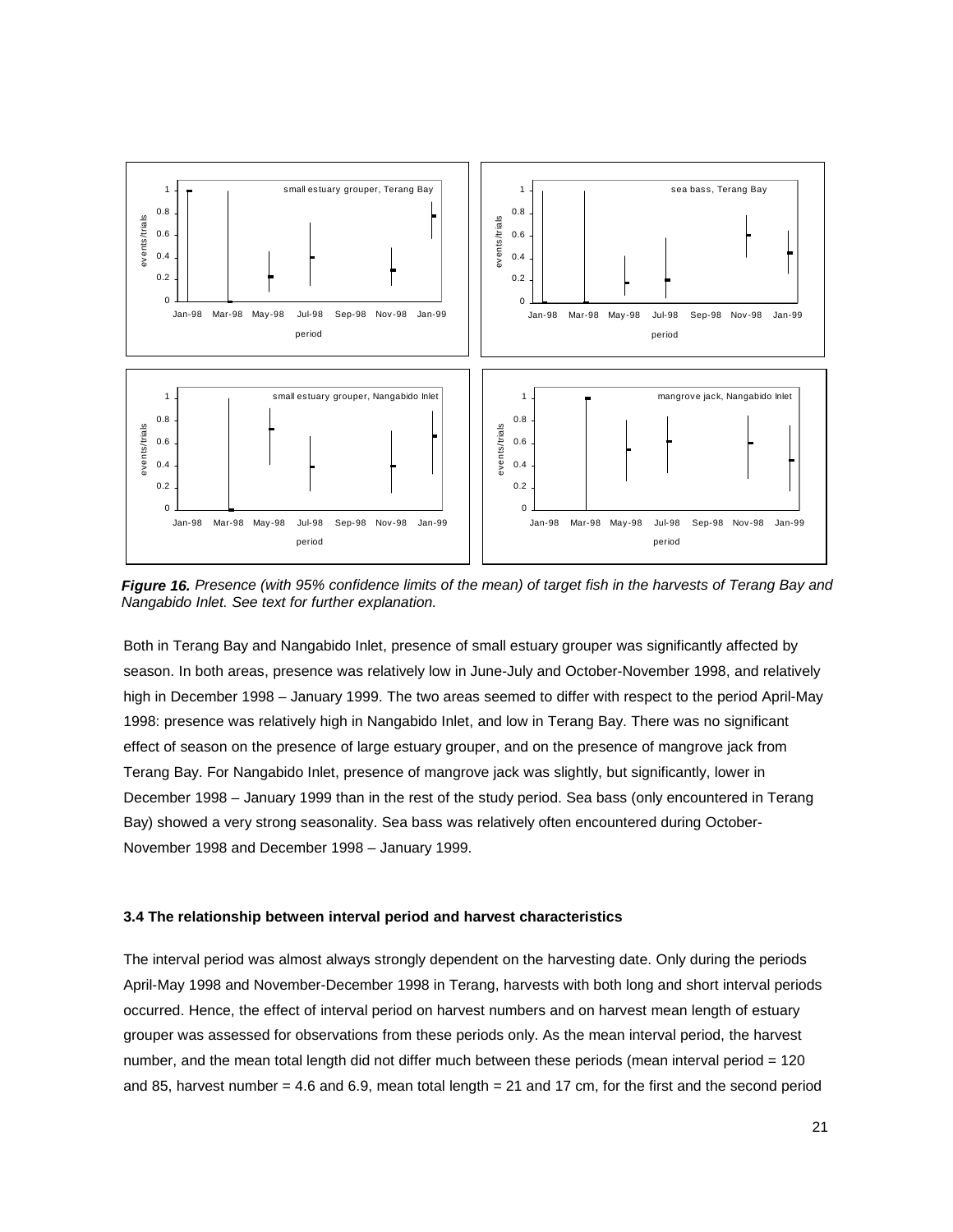respectively), the observations were pooled. Both for harvest number and for mean total length (fig. 17A and B), the effect of interval period proved to be insignificant (Spearman non-parametric correlation, P=0.36 and P=0.69 for number and length respectively).



*Figure 17. Scatterplots of harvest number (graph A) and mean total length (graph B) vs. interval period. Data are from estuary grouper, period Apr.-May, Nov.-Dec. 1998, Terang Bay.*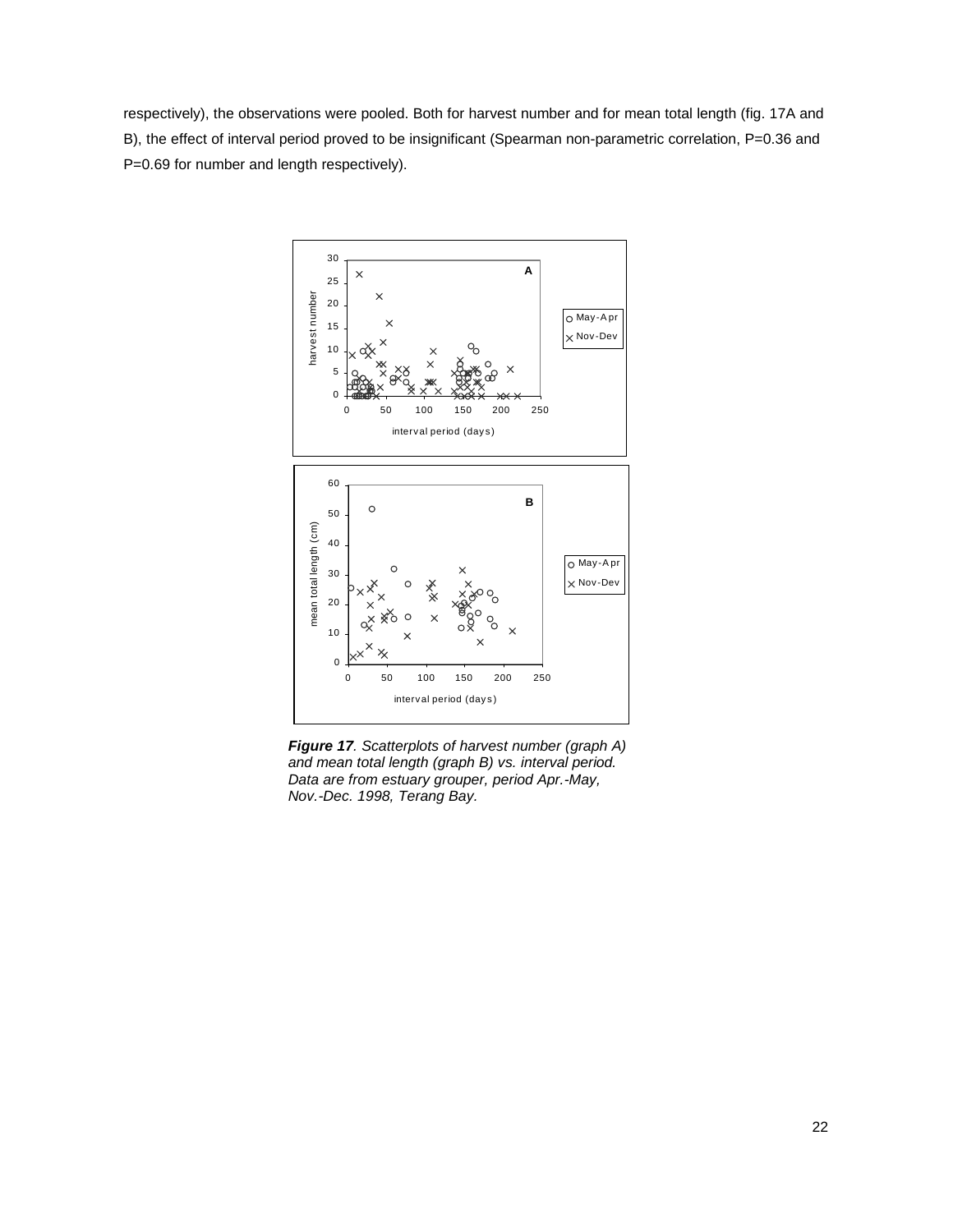#### **3.5 Salinity**

The salinity as measured at the surface and near the bottom usually differed little. The average difference was 1.9 ppm, the maximum difference was 22 ppm. In only 5% of the measurements, the difference was larger than 11 ppm. Hence, we present the mean calculated over bottom and surface salinity only. The difference in salinity regime between the areas was very distinctive (Fig. 18). Terang Bay showed the highest variation in salinity (ranging between 5 and 33 ppm). The salinity in Nangabido was generally between 21 and 31 ppm, except for 5 occasions when a salinity <= 5 ppm was measured. In Nanganae River, the salinity was 0 during all harvests, and in Menjaga Bay salinity was during all harvests close to the salinity of seawater (ranging between 29 and 35 ppm).



*Figure 18. Frequency distribution of salinity during the moment of harvesting in the four study areas.* 

#### 4 CONCLUSIONS

1. Of all grouper harvested (997 individuals), 82% in numbers consisted of estuary grouper, *Epinephelus coioides*. The remainder of the groupers consisted mainly of groupers that, though traded alive in Hong Kong, have little value for mariculture. Exceptions are: Malabar grouper *Epinephelus malabaricus* (11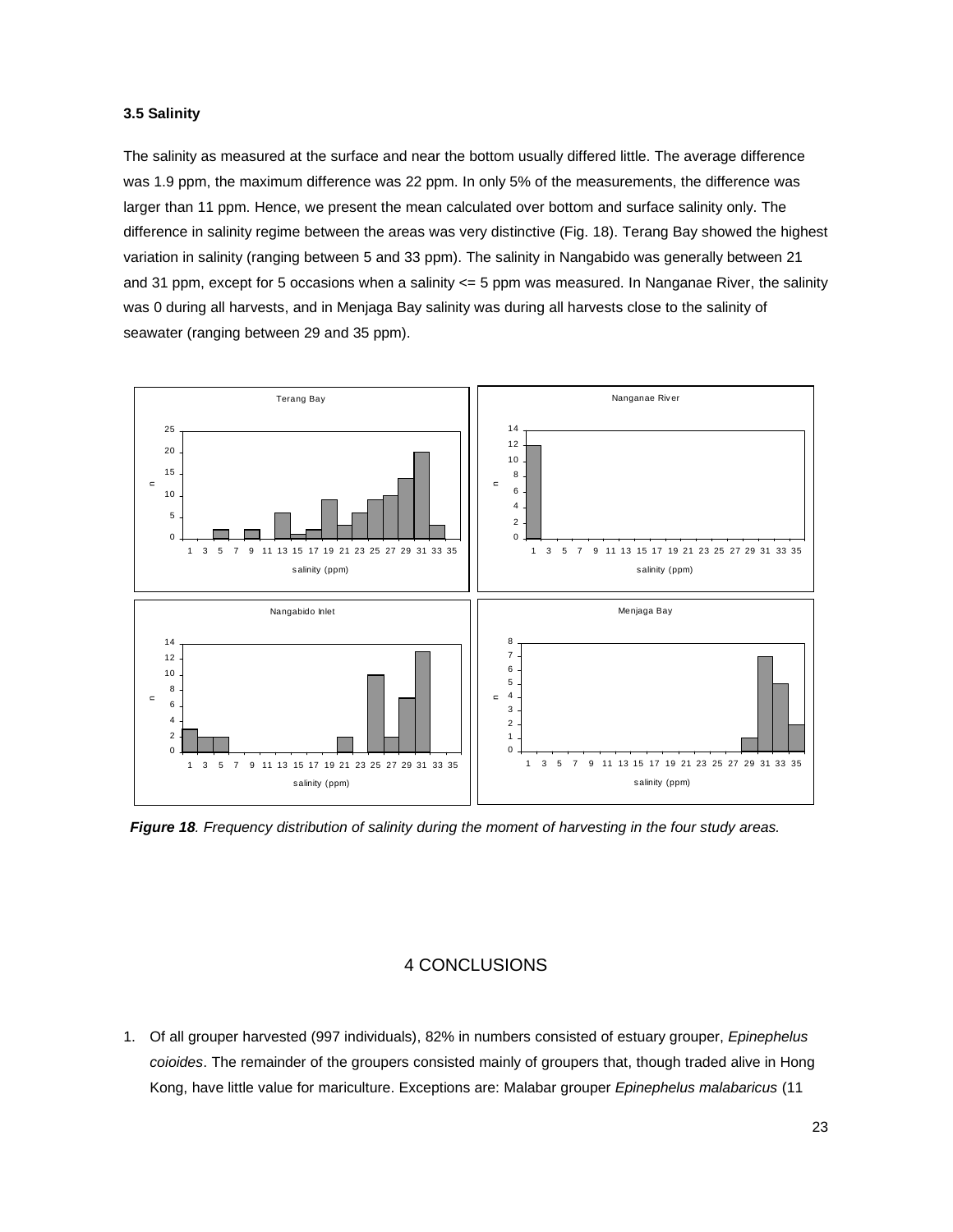individuals) mouse grouper *Cromileptes altivelis* (6 individuals) and giant grouper *E. lanceolatus* (at least 1 individual).

- 2. Other commercial species that were abundant in the harvest were mangrove jack *Lutjanus argentimaculatus* (528 individuals) and sea bass *Lates calcarifer* (109 individuals).
- 3. The gango method is not species-selective, nor size-selective. Only 1.4% of the fish harvest in numbers consisted of target fish. The remainder of the harvest was an assemblage of mangrove-dwelling species. *Gango* is not a specialized method for collecting fingerlings. The mean length in the harvest (13.4 cm TL) was above fingerling size, and 25% of all estuary grouper measured more than 22 cm TL. Fingerlings of neither mangrove jack, nor sea bass were caught. Probably, the gango harvests reflects a typical mangrove fish community, both in terms of species and size composition. In view of the wide size range in the harvest, it is likely that fish are harvested that would have had a good chance to survive in the wild. *Gango* is probably rather a capture than a farming technique. Hence, its application requires a strong management framework, because of the danger for overfishing.
- 4. The presence of 3-4 cm TL estuary grouper in gango harvests was notably high in the period December-January, but they were found in smaller numbers throughout the year.
- 5. The presence of sea bass in the harvests also showed high seasonality. This is probably related to its migratory behavior (Davis 1996).
- 6. There was no correlation between the interval period (the period between building and harvesting of a *gango*) and number or mean length of estuary grouper in the harvest. In the Philippines, gangos are harvested every 2-4 weeks. Probably, in Terang Bay and Nangabido Inlet, an interval period of maximal 14 days would result in the highest production of fingerlings per *gango*, per unit time.
- 7. There were clear differences in salinity during harvesting between the study areas. In order of decreasing salinity: Menjaga Bay, Nangabido Inlet, Terang Bay and Nanganae River (which always had a salinity of 0).

## REFERENCES

Balai Budidaya Laut Lampung 1998. Pembenihan kerapu macan (Epinephelus fuscoguttatus). Report of Balai Budiday Laut Lampung. 85 p.

- Davis T.L.O. 1986. Migration patterns in barramundi, Lates calcarifer (Bloch), in Van Diemen Gulf, Australia, with estimates of fishing mortality in specific areas. Fisheries Research 4:243-258
- Erdmann, M.V. & Pet-Soede, L. 1996. The live reef food fish trade in Eastern Indonesia. Naga, The ICLARM Quarterly. January 1996. p. 4-8